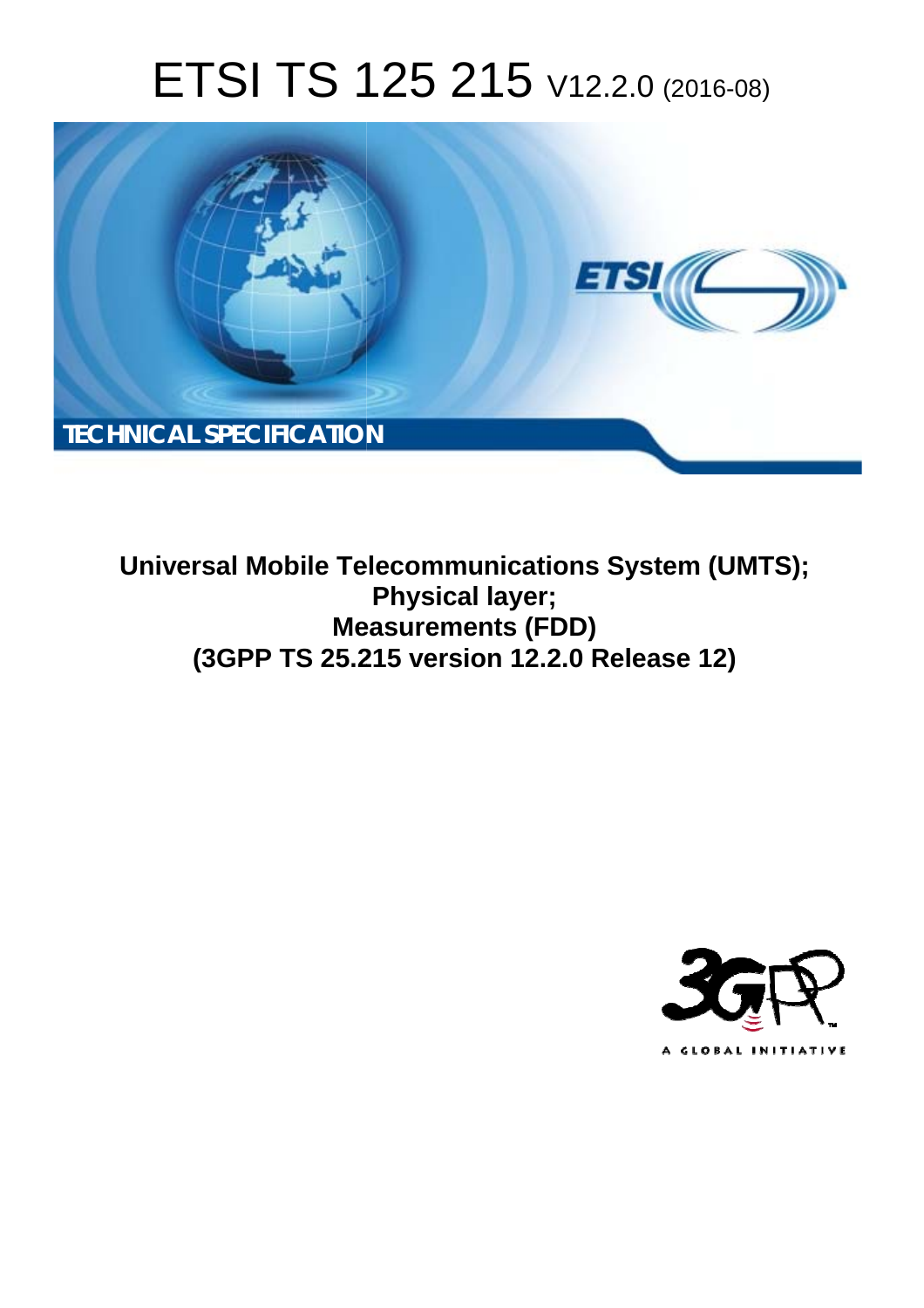Reference RTS/TSGR-0125215vc20

> Keywords UMTS

#### *ETSI*

#### 650 Route des Lucioles F-06921 Sophia Antipolis Cedex - FRANCE

Tel.: +33 4 92 94 42 00 Fax: +33 4 93 65 47 16

Siret N° 348 623 562 00017 - NAF 742 C Association à but non lucratif enregistrée à la Sous-Préfecture de Grasse (06) N° 7803/88

#### *Important notice*

The present document can be downloaded from: <http://www.etsi.org/standards-search>

The present document may be made available in electronic versions and/or in print. The content of any electronic and/or print versions of the present document shall not be modified without the prior written authorization of ETSI. In case of any existing or perceived difference in contents between such versions and/or in print, the only prevailing document is the print of the Portable Document Format (PDF) version kept on a specific network drive within ETSI Secretariat.

Users of the present document should be aware that the document may be subject to revision or change of status. Information on the current status of this and other ETSI documents is available at <https://portal.etsi.org/TB/ETSIDeliverableStatus.aspx>

If you find errors in the present document, please send your comment to one of the following services: <https://portal.etsi.org/People/CommiteeSupportStaff.aspx>

#### *Copyright Notification*

No part may be reproduced or utilized in any form or by any means, electronic or mechanical, including photocopying and microfilm except as authorized by written permission of ETSI.

The content of the PDF version shall not be modified without the written authorization of ETSI. The copyright and the foregoing restriction extend to reproduction in all media.

> © European Telecommunications Standards Institute 2016. All rights reserved.

**DECT**TM, **PLUGTESTS**TM, **UMTS**TM and the ETSI logo are Trade Marks of ETSI registered for the benefit of its Members. **3GPP**TM and **LTE**™ are Trade Marks of ETSI registered for the benefit of its Members and of the 3GPP Organizational Partners.

**GSM**® and the GSM logo are Trade Marks registered and owned by the GSM Association.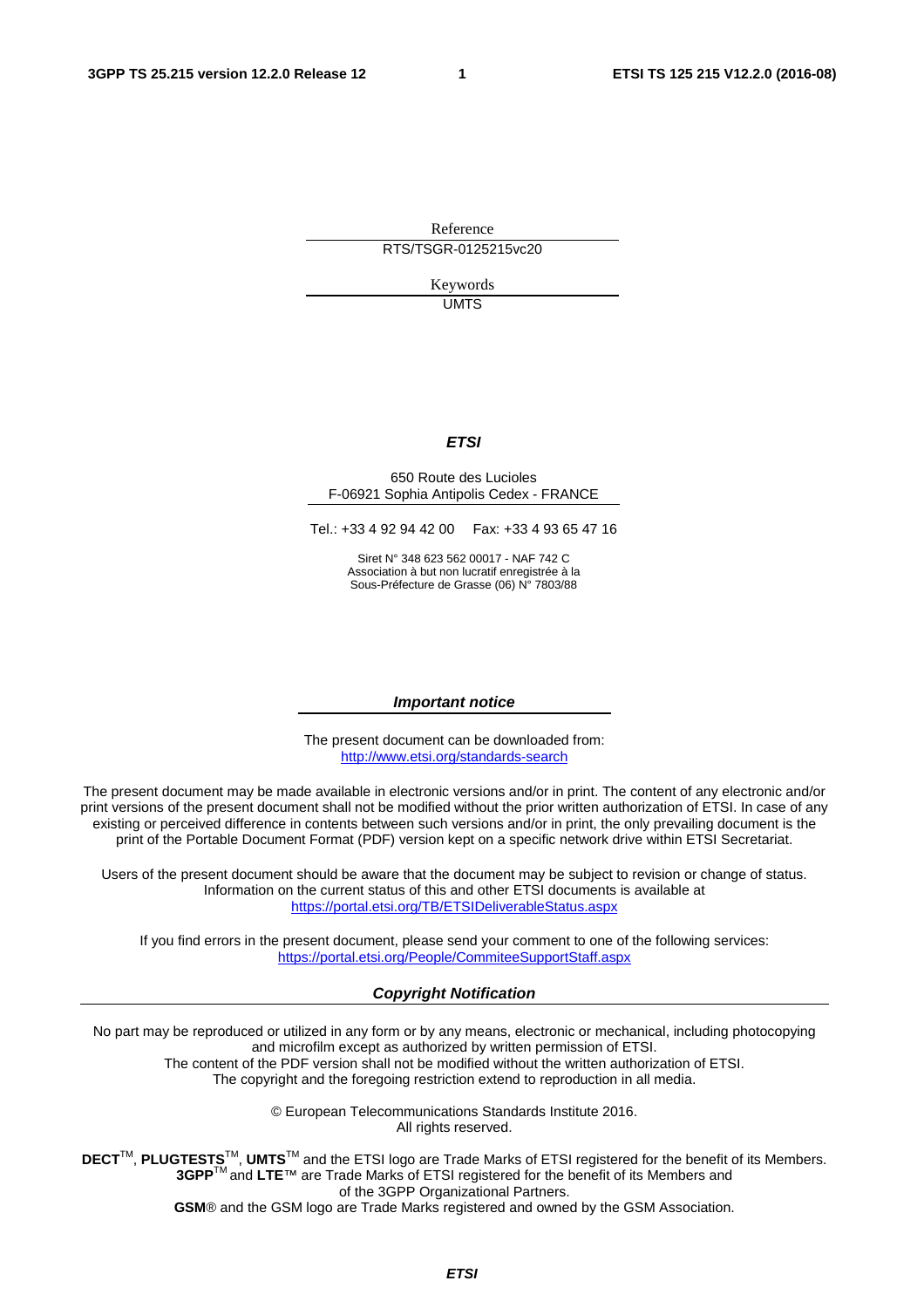## Intellectual Property Rights

IPRs essential or potentially essential to the present document may have been declared to ETSI. The information pertaining to these essential IPRs, if any, is publicly available for **ETSI members and non-members**, and can be found in ETSI SR 000 314: *"Intellectual Property Rights (IPRs); Essential, or potentially Essential, IPRs notified to ETSI in respect of ETSI standards"*, which is available from the ETSI Secretariat. Latest updates are available on the ETSI Web server [\(https://ipr.etsi.org/](https://ipr.etsi.org/)).

Pursuant to the ETSI IPR Policy, no investigation, including IPR searches, has been carried out by ETSI. No guarantee can be given as to the existence of other IPRs not referenced in ETSI SR 000 314 (or the updates on the ETSI Web server) which are, or may be, or may become, essential to the present document.

### Foreword

This Technical Specification (TS) has been produced by ETSI 3rd Generation Partnership Project (3GPP).

The present document may refer to technical specifications or reports using their 3GPP identities, UMTS identities or GSM identities. These should be interpreted as being references to the corresponding ETSI deliverables.

The cross reference between GSM, UMTS, 3GPP and ETSI identities can be found under [http://webapp.etsi.org/key/queryform.asp.](http://webapp.etsi.org/key/queryform.asp)

## Modal verbs terminology

In the present document "**shall**", "**shall not**", "**should**", "**should not**", "**may**", "**need not**", "**will**", "**will not**", "**can**" and "**cannot**" are to be interpreted as described in clause 3.2 of the [ETSI Drafting Rules](https://portal.etsi.org/Services/editHelp!/Howtostart/ETSIDraftingRules.aspx) (Verbal forms for the expression of provisions).

"**must**" and "**must not**" are **NOT** allowed in ETSI deliverables except when used in direct citation.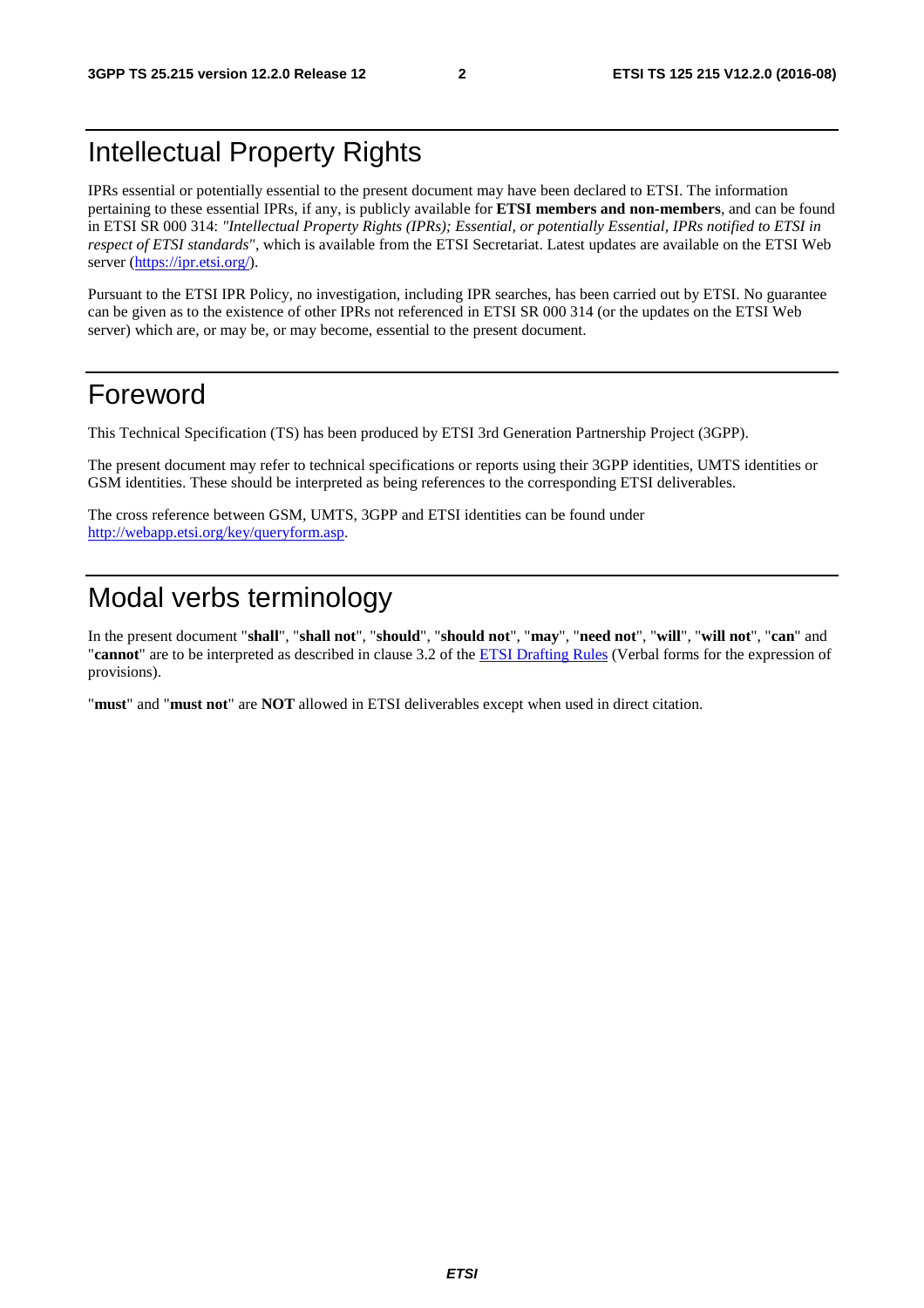$\mathbf{3}$ 

## Contents

| 1          |                                                                                          |  |
|------------|------------------------------------------------------------------------------------------|--|
| 2          |                                                                                          |  |
| 3          |                                                                                          |  |
| 3.1<br>3.2 |                                                                                          |  |
|            |                                                                                          |  |
| 4          |                                                                                          |  |
| 5          |                                                                                          |  |
| 5.1        |                                                                                          |  |
| 5.1.1      |                                                                                          |  |
| 5.1.2      |                                                                                          |  |
| 5.1.3      |                                                                                          |  |
| 5.1.4      |                                                                                          |  |
| 5.1.5      |                                                                                          |  |
| 5.1.6      |                                                                                          |  |
| 5.1.7      |                                                                                          |  |
| 5.1.8      |                                                                                          |  |
| 5.1.9      |                                                                                          |  |
| 5.1.10     |                                                                                          |  |
| 5.1.11     |                                                                                          |  |
| 5.1.12     |                                                                                          |  |
| 5.1.13     |                                                                                          |  |
| 5.1.14     |                                                                                          |  |
| 5.1.15     |                                                                                          |  |
| 5.1.16     |                                                                                          |  |
| 5.1.17     |                                                                                          |  |
| 5.1.18     |                                                                                          |  |
| 5.1.19     |                                                                                          |  |
| 5.1.20     |                                                                                          |  |
| 5.2        |                                                                                          |  |
| 5.2.1      |                                                                                          |  |
| 5.2.2      |                                                                                          |  |
| 5.2.3      |                                                                                          |  |
| 5.2.4      |                                                                                          |  |
| 5.2.5      |                                                                                          |  |
| 5.2.6      |                                                                                          |  |
| 5.2.7      |                                                                                          |  |
| 5.2.8      |                                                                                          |  |
| 5.2.9      |                                                                                          |  |
| 5.2.10     |                                                                                          |  |
| 5.2.11     |                                                                                          |  |
| 5.2.12     |                                                                                          |  |
| 5.2.13     |                                                                                          |  |
| 5.2.14     |                                                                                          |  |
| 5.2.15     | Transmitted carrier power of all codes not used for HS-PDSCH, HS-SCCH, E-AGCH, E-RGCH or |  |
|            |                                                                                          |  |
| 5.2.16     |                                                                                          |  |
| 5.2.17     |                                                                                          |  |
| 5.2.18     |                                                                                          |  |
|            |                                                                                          |  |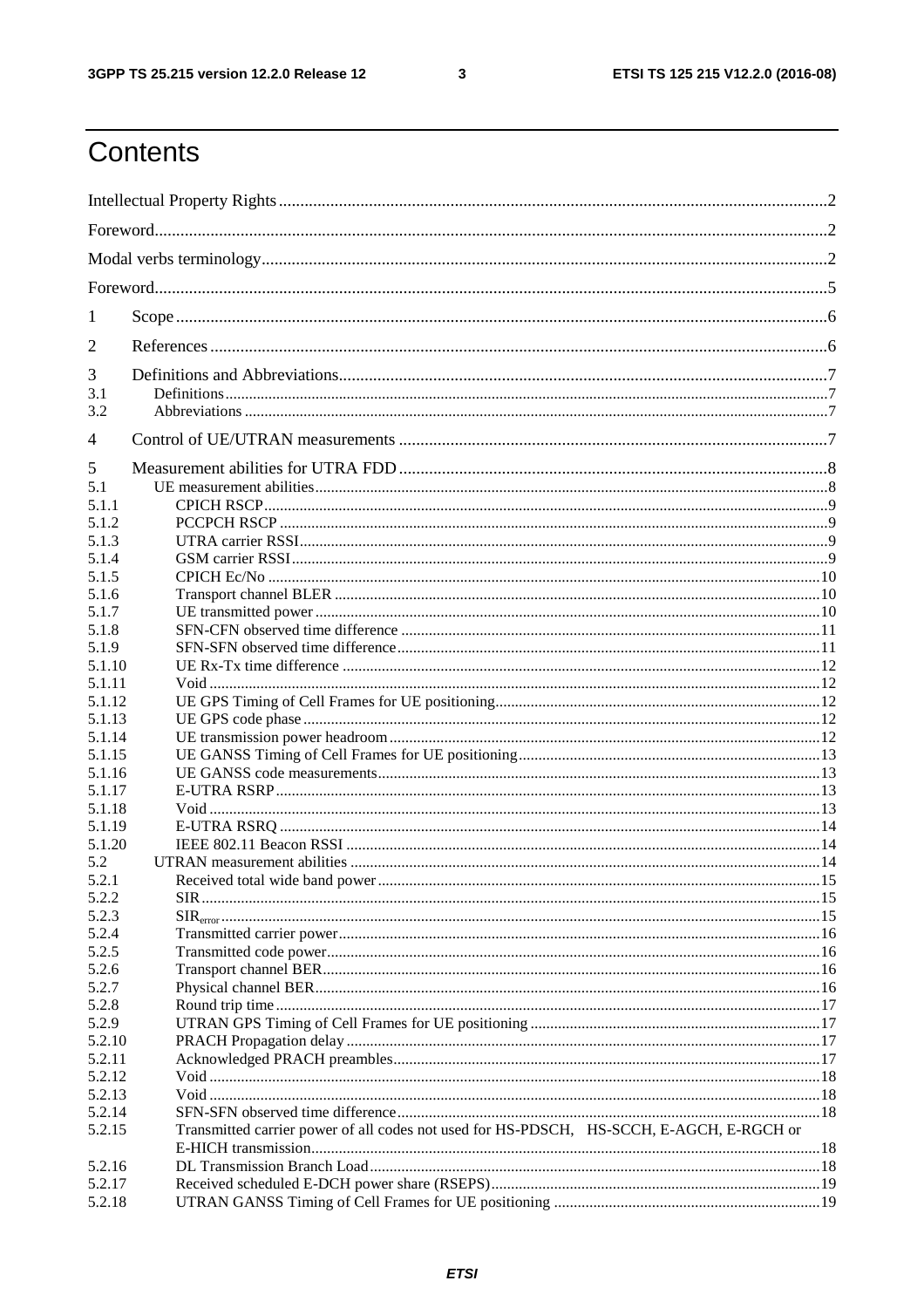$\overline{\mathbf{4}}$ 

|  | 6.1.1.2 |  |  |
|--|---------|--|--|
|  | 6.1.1.1 |  |  |
|  |         |  |  |
|  |         |  |  |
|  |         |  |  |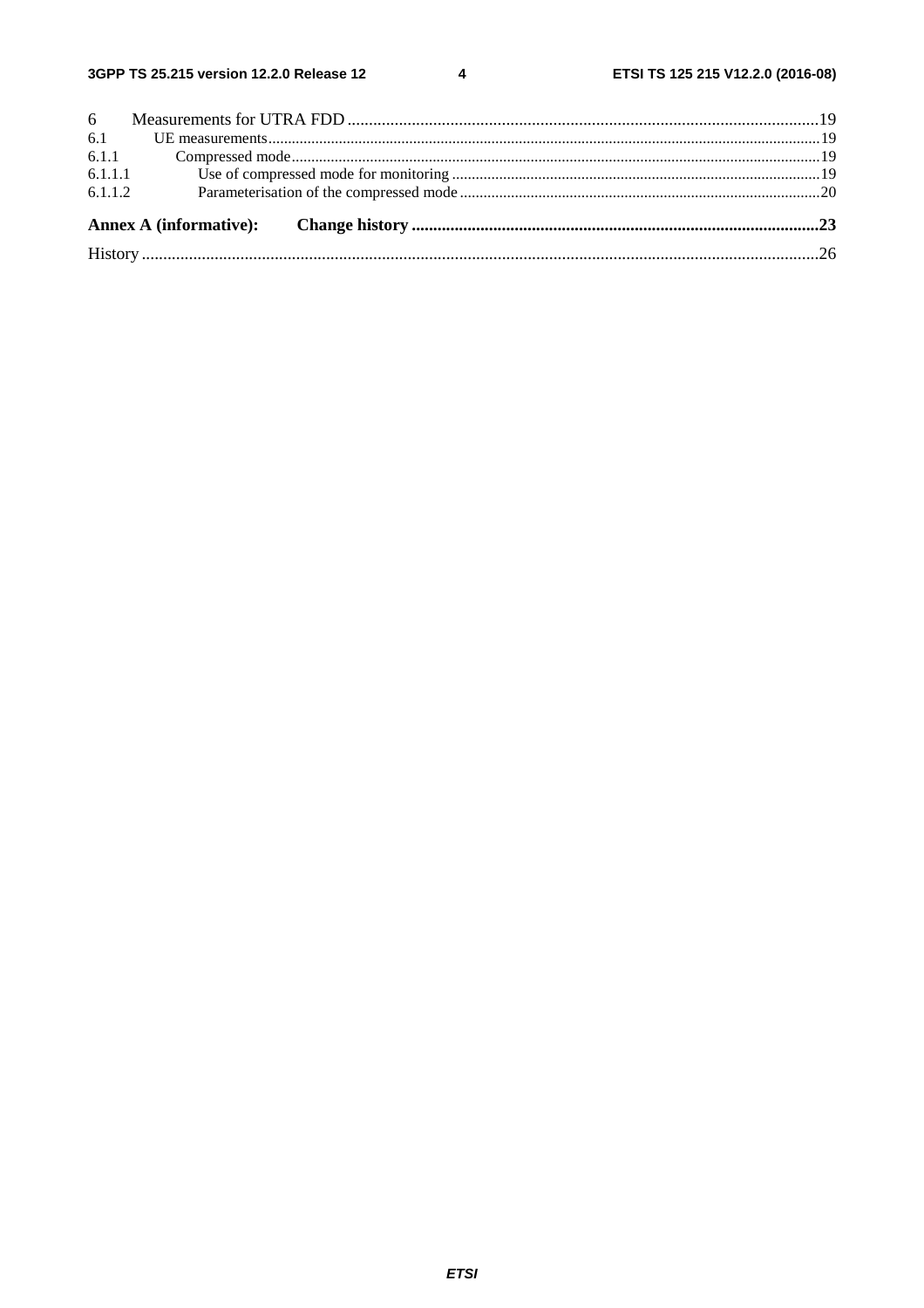### Foreword

This Technical Specification (TS) has been produced by the 3<sup>rd</sup> Generation Partnership Project (3GPP).

The contents of the present document are subject to continuing work within the TSG and may change following formal TSG approval. Should the TSG modify the contents of the present document, it will be re-released by the TSG with an identifying change of release date and an increase in version number as follows:

Version x.y.z

where:

- x the first digit:
	- 1 presented to TSG for information;
	- 2 presented to TSG for approval;
	- 3 or greater indicates TSG approved document under change control.
- y the second digit is incremented for all changes of substance, i.e. technical enhancements, corrections, updates, etc.
- z the third digit is incremented when editorial only changes have been incorporated in the document.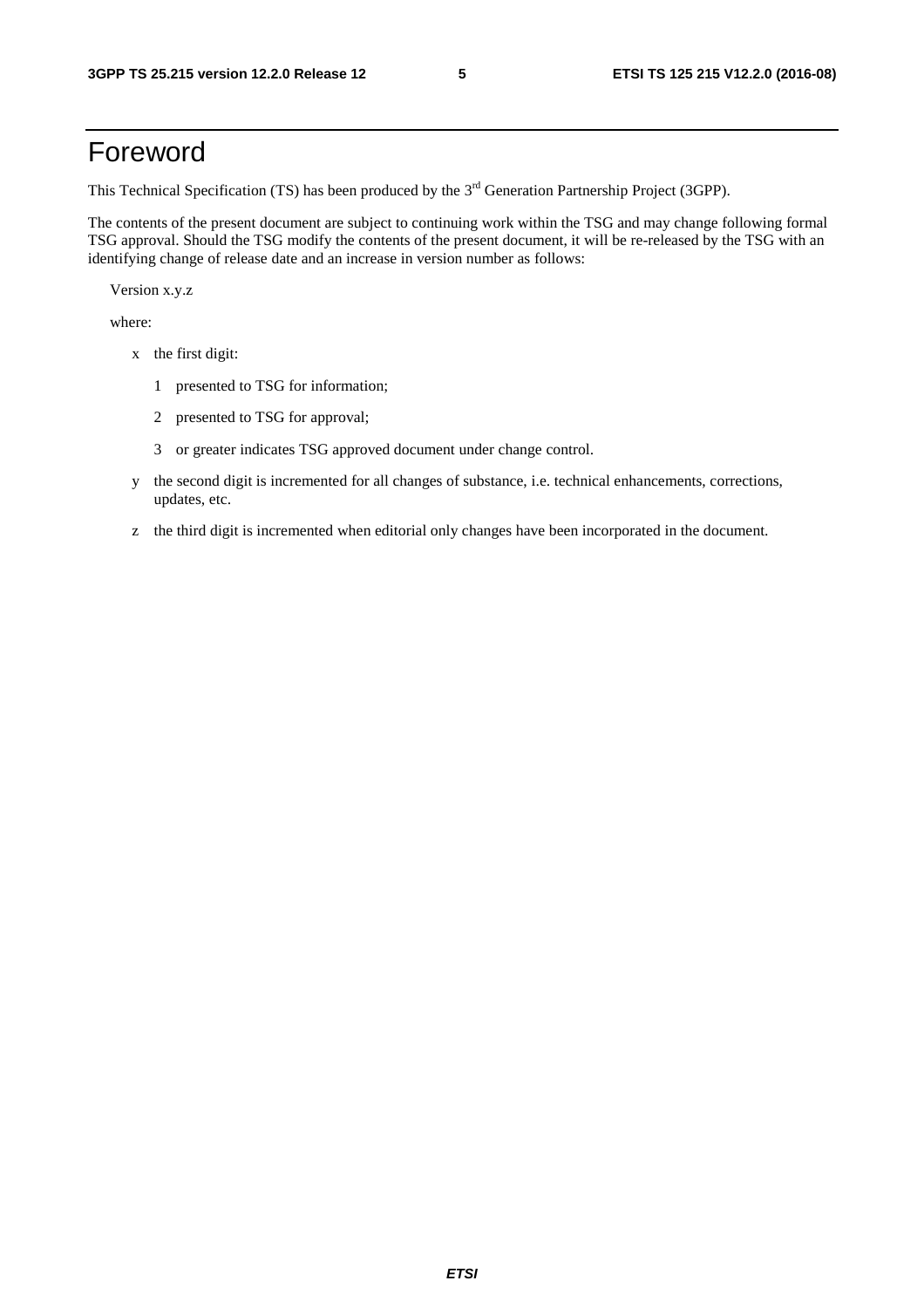### 1 Scope

The present document contains the description and definition of the measurements for FDD done at the UE and network in order to support operation in idle mode and connected mode.

## 2 References

The following documents contain provisions which, through reference in this text, constitute provisions of the present document.

- References are either specific (identified by date of publication, edition number, version number, etc.) or non-specific.
- For a specific reference, subsequent revisions do not apply.
- For a non-specific reference, the latest version applies. In the case of a reference to a 3GPP document (including a GSM document), a non-specific reference implicitly refers to the latest version of that document *in the same Release as the present document*.
- [1] 3GPP TS 25.211: "Physical channels and mapping of transport channels onto physical channels (FDD)".
- [2] 3GPP TS 25.212: "Multiplexing and channel coding (FDD)".
- [3] 3GPP TS 25.213: "Spreading and modulation (FDD)".
- [4] 3GPP TS 25.214: "Physical layer procedures (FDD)".
- [5] 3GPP TS 25.215: "Physical layer Measurements (FDD)".
- [6] 3GPP TS 25.221: "Physical channels and mapping of transport channels onto physical channels (TDD)".
- [7] 3GPP TS 25.222: "Multiplexing and channel coding (TDD)".
- [8] 3GPP TS 25.223: "Spreading and modulation (TDD)".
- [9] 3GPP TS 25.224: "Physical layer procedures (TDD)".
- [10] 3GPP TS 25.301: "Radio Interface Protocol Architecture".
- [11] 3GPP TS 25.302: "Services provided by the Physical layer".
- [12] 3GPP TS 25.303: "UE functions and interlayer procedures in connected mode".
- [13] 3GPP TS 25.304: "UE procedures in idle mode".
- [14] 3GPP TS 25.331: "RRC Protocol Specification".
- [15] 3GPP TR 25.922: "Radio Resource Management Strategies".
- [16] 3GPP TR 25.923: "Report on Location Services (LCS)".
- [17] 3GPP TR 25.401: "UTRAN Overall Description".
- [18] 3GPP TS 25.101: "UE Radio transmission and Reception (FDD)".
- [19] 3GPP TS 25.104: "UTRA (BS) FDD; Radio transmission and Reception".
- [20] 3GPP TS 25.133: " Requirements for Support of Radio Resource Management (FDD)"
- [21] 3GPP TS 25.225: " Physical layer Measurements (TDD)".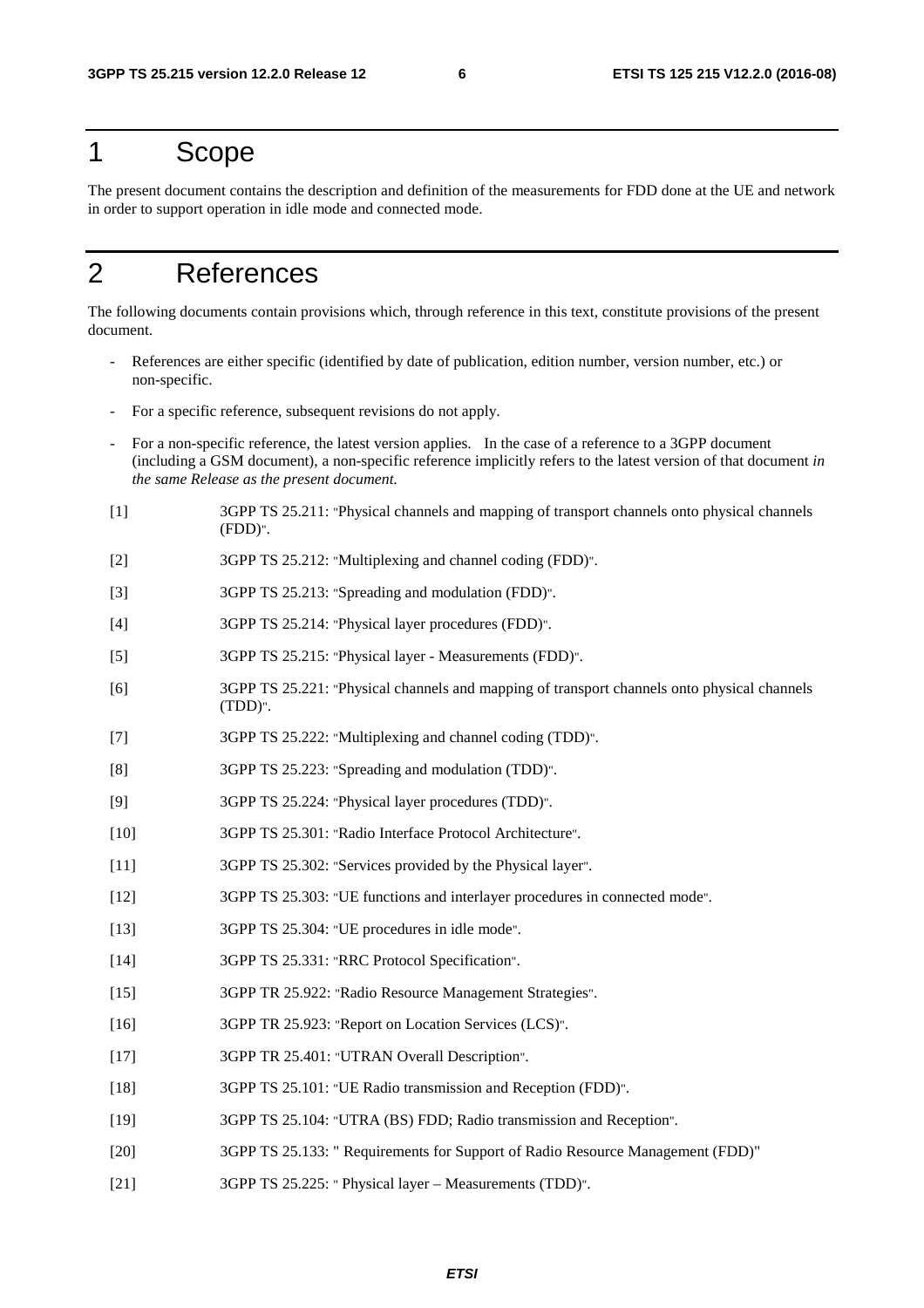- [22] 3GPP TS 25.321: "Medium Access Control (MAC) protocol specification"
- [23] 3GPP TS 36.211: "E-UTRA; Physical Channels and Modulation"
- [24] 3GPP TS 36.214: "E-UTRA; Physical layer Measurements"
- [25] IEEE 802.11, Part 11: "Wireless LAN Medium Access Control (MAC) and Physical Layer (PHY) specifications, IEEE Std.".
- 3 Definitions and Abbreviations

#### 3.1 Definitions

For the purposes of the present document, the following terms and definitions apply.

**cell portion**: A geographical part of a cell for which a Node B measurement can be reported to the RNC. A cell portion is semi-static, and identical for both the UL and the DL. Within a cell, a cell portion is uniquely identified by a cell portion ID.

Note 1: a cell portion is not necessarily analogous to actual beams used for transmission and/or reception of e.g. a DPCH at the Node B.

Note 2: RNC may associate physical channels with cell portions.

**DL\_DCH\_FET\_Config**: Higher layers signal this configuration parameter to indicate enhanced DCH physical layer configuration. The possible values are 0 and 1. The value 0 indicates Mode 0 configuration where DL transport channels concatenation and UL ACK/NACK signalling are not configured. The value 1 indicates Mode 1 where DL transport channel concatenation and UL ACK/NACK signalling for DL FET are configured.

#### 3.2 Abbreviations

For the purposes of the present document, the following abbreviations apply:

| <b>BER</b>   | <b>Bit Error Rate</b>                                             |
|--------------|-------------------------------------------------------------------|
| <b>BLER</b>  | <b>Block Error Rate</b>                                           |
| Ec/No        | Received energy per chip divided by the power density in the band |
| E-UTRA       | <b>Evolved Universal Terrestrial Radio Access</b>                 |
| F-DPCH       | <b>Fractional Dedicated Physical Channel</b>                      |
| <b>GANSS</b> | Galileo and Additional Navigation Satellite Systems               |
| <b>GNSS</b>  | Global Navigation Satellite System                                |
| <b>GPS</b>   | Global Positioning System                                         |
| <b>ISCP</b>  | Interference Signal Code Power                                    |
| RL.          | Radio Link                                                        |
| <b>RSCP</b>  | Received Signal Code Power                                        |
| <b>RSRP</b>  | Reference Signal Received Power                                   |
| <b>RSRO</b>  | Reference Signal Received Quality                                 |
| <b>RSSI</b>  | Received Signal Strength Indicator                                |
| <b>SIR</b>   | Signal to Interference Ratio                                      |

## 4 Control of UE/UTRAN measurements

In this chapter the general measurement control concept of the higher layers is briefly described to provide an understanding on how L1 measurements are initiated and controlled by higher layers.

L1 provides with the measurement specifications a toolbox of measurement abilities for the UE and the UTRAN. These measurements can be differentiated in different reported measurement types: intra-frequency, inter-frequency, intersystem, traffic volume, quality and UE internal measurements (see [14]).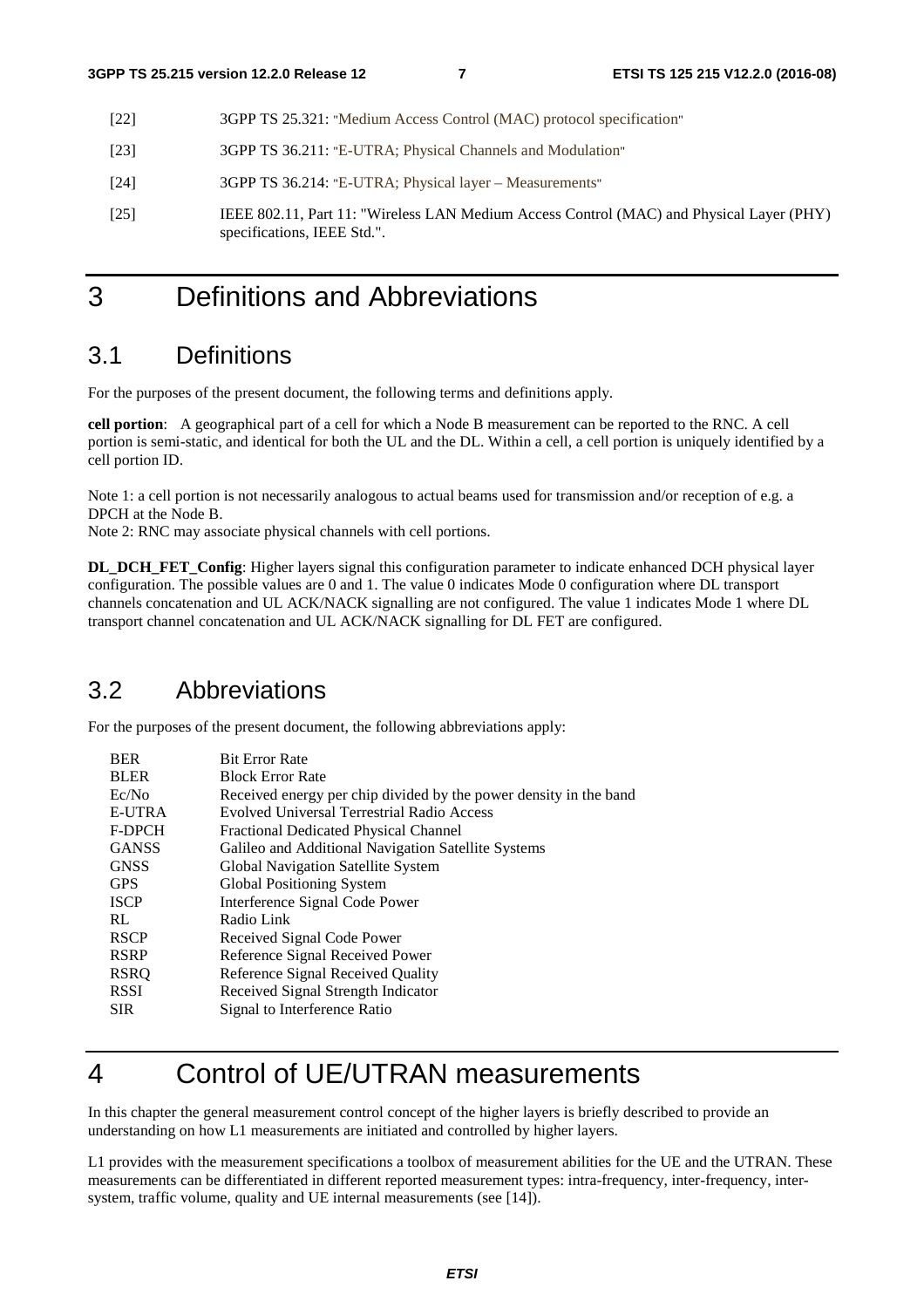In the L1 measurement specifications the measurements, see chapter 5, are distinguished between measurements in the UE (the messages will be described in the RRC Protocol or MAC Protocol [22]) and measurements in the UTRAN (the messages will be described in the NBAP and the Frame Protocol).

To initiate a specific measurement the UTRAN transmits a 'measurement control message' to the UE including a measurement ID and type, a command (setup, modify, release), the measurement objects and quantity, the reporting quantities, criteria (periodical/event-triggered) and mode (acknowledged/unacknowledged), see [14].

When the reporting criteria is fulfilled the UE shall answer with a 'measurement report message' to the UTRAN including the measurement ID and the results.

In idle mode the measurement control message is broadcast in a System Information.

Intra-frequency reporting events, traffic volume reporting events and UE internal measurement reporting events described in [14] define events which trigger the UE to send a report to the UTRAN. This defines a toolbox from which the UTRAN can choose the needed reporting events.

### 5 Measurement abilities for UTRA FDD

In this chapter the physical layer measurements reported to higher layers are defined. The GSM measurements are required only from the GSM capable terminals. The TDD measurements are required only from the terminals that are capable to operate in TDD mode.

#### 5.1 UE measurement abilities

The structure of the table defining a UE measurement quantity is shown below.

| Column field          | Comment                                                                                                                                                                                                                                                                                                                                                                                                                                                                                                                                                                            |
|-----------------------|------------------------------------------------------------------------------------------------------------------------------------------------------------------------------------------------------------------------------------------------------------------------------------------------------------------------------------------------------------------------------------------------------------------------------------------------------------------------------------------------------------------------------------------------------------------------------------|
| <b>Definition</b>     | Contains the definition of the measurement.                                                                                                                                                                                                                                                                                                                                                                                                                                                                                                                                        |
| <b>Applicable for</b> | States in which RRC state according to [14] a measurement shall be possible to perform. For<br>RRC connected mode states information is also given on the possibility to perform the<br>measurement on intra-frequency and/or inter-frequency.<br>The following terms are used in the tables:<br>Idle = Shall be possible to perform in idle mode;<br>URA_PCH = Shall be possible to perform in URA_PCH;<br>CELL_PCH = Shall be possible to perform in CELL_PCH;<br>CELL_FACH = Shall be possible to perform in CELL_FACH;<br>CELL_DCH = Shall be possible to perform in CELL_DCH; |
|                       | For all RRC connected mode states i.e. URA_PCH, CELL_PCH, CELL_FACH and CELL_DCH<br>Intra appended to the RRC state = Shall be possible to perform in the corresponding RRC<br>state on an intra-frequency cell;<br>Inter appended to the RRC state = Shall be possible to perform in the corresponding RRC<br>state on an inter-frequency cell.<br>Inter-RAT appended to the RRC state = Shall be possible to perform in the corresponding<br>RRC state on an inter-RAT cell.                                                                                                     |

The term "antenna connector of the UE" used in this sub-clause to define the reference point for the UE measurements is defined in [18]. Performance and reporting requirements for the UE measurements are defined in [20].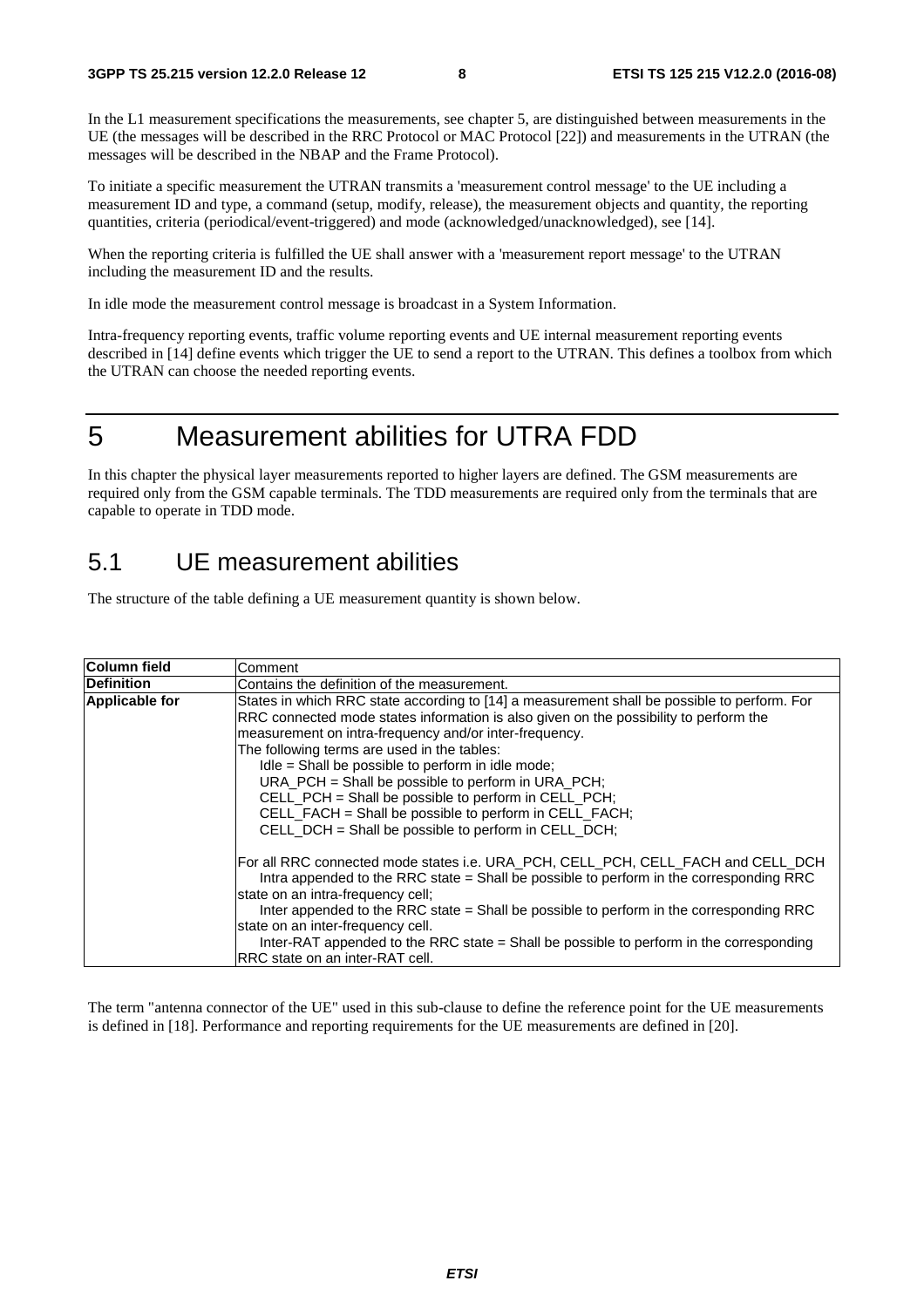#### 5.1.1 CPICH RSCP

| <b>Definition</b> | Received Signal Code Power, the received power on one code measured on the Primary<br>CPICH. The reference point for the RSCP shall be the antenna connector of the UE. If Tx<br>diversity is applied on the Primary CPICH the received code power from each antenna shall be<br>separately measured and summed together in [W] to a total received code power on the Primary<br>CPICH. If receiver diversity is in use by the UE, the measured CPICH RSCP value shall not be<br>lower than the corresponding CPICH RSCP of any of the individual receive antenna branches. |
|-------------------|-----------------------------------------------------------------------------------------------------------------------------------------------------------------------------------------------------------------------------------------------------------------------------------------------------------------------------------------------------------------------------------------------------------------------------------------------------------------------------------------------------------------------------------------------------------------------------|
| Applicable for    | Ildle.<br>URA PCH intra, URA PCH inter,<br><b>CELL PCH intra, CELL PCH inter,</b><br><b>ICELL FACH intra, CELL FACH inter,</b><br>CELL_DCH intra, CELL_DCH inter                                                                                                                                                                                                                                                                                                                                                                                                            |

#### 5.1.2 PCCPCH RSCP

| <b>Definition</b> | Received Signal Code Power, the received power on one code measured on the PCCPCH from<br>a TDD cell. The reference point for the RSCP shall be the antenna connector of the UE. |
|-------------------|----------------------------------------------------------------------------------------------------------------------------------------------------------------------------------|
|                   | See [21] for further details on this measurement.                                                                                                                                |
| Applicable for    | IIdle,                                                                                                                                                                           |
|                   | URA PCH inter,                                                                                                                                                                   |
|                   | <b>CELL PCH inter,</b>                                                                                                                                                           |
|                   | <b>CELL FACH inter,</b>                                                                                                                                                          |
|                   | <b>CELL DCH inter</b>                                                                                                                                                            |

#### 5.1.3 UTRA carrier RSSI

| <b>Definition</b>     | The received wide band power, including thermal noise and noise generated in the receiver,        |
|-----------------------|---------------------------------------------------------------------------------------------------|
|                       | within the bandwidth defined by the receiver pulse shaping filter. The reference point for the    |
|                       | Imeasurement shall be the antenna connector of the UE. If receiver diversity is in use by the UE, |
|                       | the measured UTRA carrier RSSI value shall not be lower than the corresponding UTRA carrier       |
|                       | RSSI of any of the individual receive antenna branches.                                           |
| <b>Applicable for</b> | <b>ICELL DCH intra, CELL DCH inter</b>                                                            |

#### 5.1.4 GSM carrier RSSI

| <b>Definition</b> | Received Signal Strength Indicator, the wide-band received power within the relevant channel<br>bandwidth. Measurement shall be performed on a GSM BCCH carrier. The reference point for<br>the RSSI shall be the antenna connector of the UE. |
|-------------------|------------------------------------------------------------------------------------------------------------------------------------------------------------------------------------------------------------------------------------------------|
| Applicable for    | IIdle.<br><b>URA PCH inter-RAT</b><br><b>CELL PCH inter-RAT</b><br><b>CELL FACH inter-RAT</b><br>ICELL DCH inter-RAT                                                                                                                           |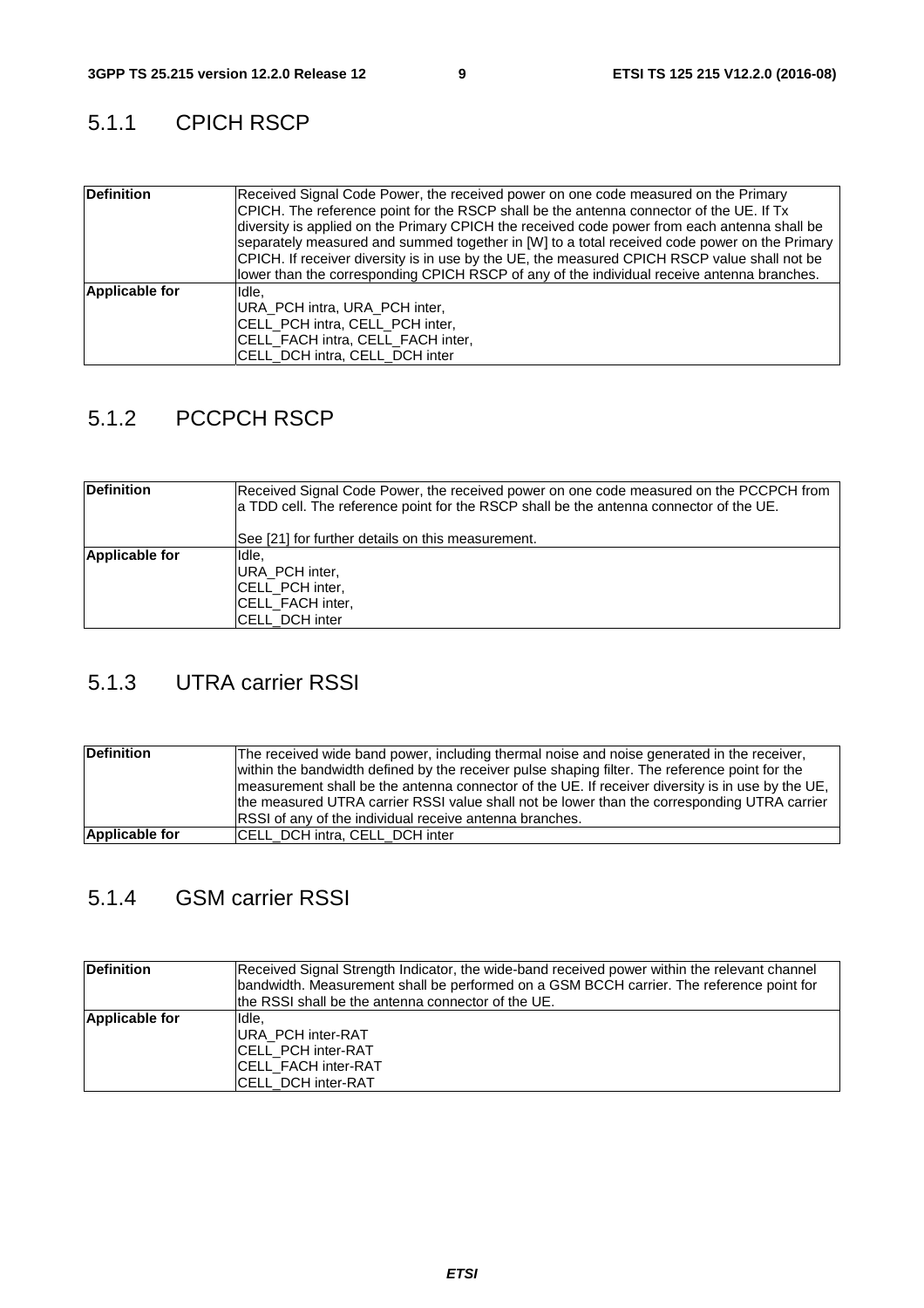### 5.1.5 CPICH Ec/No

| <b>Definition</b>     | The received energy per chip divided by the power density in the band. If receiver diversity is not<br>in use by the UE, the CPICH Ec/No is identical to CPICH RSCP/UTRA Carrier RSSI.<br>Measurement shall be performed on the Primary CPICH. The reference point for the CPICH<br>Ec/No shall be the antenna connector of the UE. If Tx diversity is applied on the Primary CPICH<br>the received energy per chip (Ec) from each antenna shall be separately measured and summed<br>together in [Ws] to a total received chip energy per chip on the Primary CPICH, before<br>calculating the Ec/No. If receiver diversity is in use by the UE the measured CPICH Ec/No value<br>shall not be lower than the corresponding CPICH RSCP/UTRA Carrier RSSI, of receive antenna<br>branch i. |
|-----------------------|--------------------------------------------------------------------------------------------------------------------------------------------------------------------------------------------------------------------------------------------------------------------------------------------------------------------------------------------------------------------------------------------------------------------------------------------------------------------------------------------------------------------------------------------------------------------------------------------------------------------------------------------------------------------------------------------------------------------------------------------------------------------------------------------|
| <b>Applicable for</b> | Idle.<br>URA PCH intra, URA PCH inter,<br>ICELL PCH intra, CELL PCH inter,<br>CELL_FACH intra, CELL_FACH inter,<br>CELL_DCH intra, CELL_DCH inter                                                                                                                                                                                                                                                                                                                                                                                                                                                                                                                                                                                                                                          |

### 5.1.6 Transport channel BLER

| <b>Definition</b>     | Estimation of the transport channel block error rate (BLER). The BLER estimation shall be based<br>on evaluating the CRC of each transport block associated with the measured transport channel<br>after RL combination. The BLER shall be computed over the measurement period as the ratio<br>between the number of received transport blocks resulting in a CRC error and the number of<br>received transport blocks. |
|-----------------------|--------------------------------------------------------------------------------------------------------------------------------------------------------------------------------------------------------------------------------------------------------------------------------------------------------------------------------------------------------------------------------------------------------------------------|
|                       | When either TFCI or quided detection is used, the measurement 'Transport channel BLER' may<br>only be requested for a transport channel when the associated CRC size is non zero and at least<br>one transport format in the associated transport format set includes at least one transport block.                                                                                                                      |
|                       | When neither TFCI nor quided detection is used, the measurement 'Transport channel BLER'<br>may only be requested for a transport channel when the associated CRC size is non zero and all<br>transport formats in the associated transport format set include at least one transport block.                                                                                                                             |
|                       | The measurement 'Transport channel BLER' does not apply to transport channels mapped on a<br>P-CCPCH and a S-CCPCH. The UE shall be able to perform the measurement 'Transport<br>channel BLER' on any transport channel configured such that the measurement 'Transport'                                                                                                                                                |
| <b>Applicable for</b> | channel BLER' can be requested as defined in this section.<br>CELL DCH intra                                                                                                                                                                                                                                                                                                                                             |

### 5.1.7 UE transmitted power

| Definition            | The sum of the total UE transmitted power on all configured uplink carriers. The reference point<br>for the UE transmitted power shall be the antenna connector of the UE. In the case where<br>transmissions from multiple branches take place the transmitted power for each branch shall be<br>measured and summed together in [W]. |
|-----------------------|----------------------------------------------------------------------------------------------------------------------------------------------------------------------------------------------------------------------------------------------------------------------------------------------------------------------------------------|
| <b>Applicable for</b> | <b>CELL FACH intra, CELL DCH intra</b>                                                                                                                                                                                                                                                                                                 |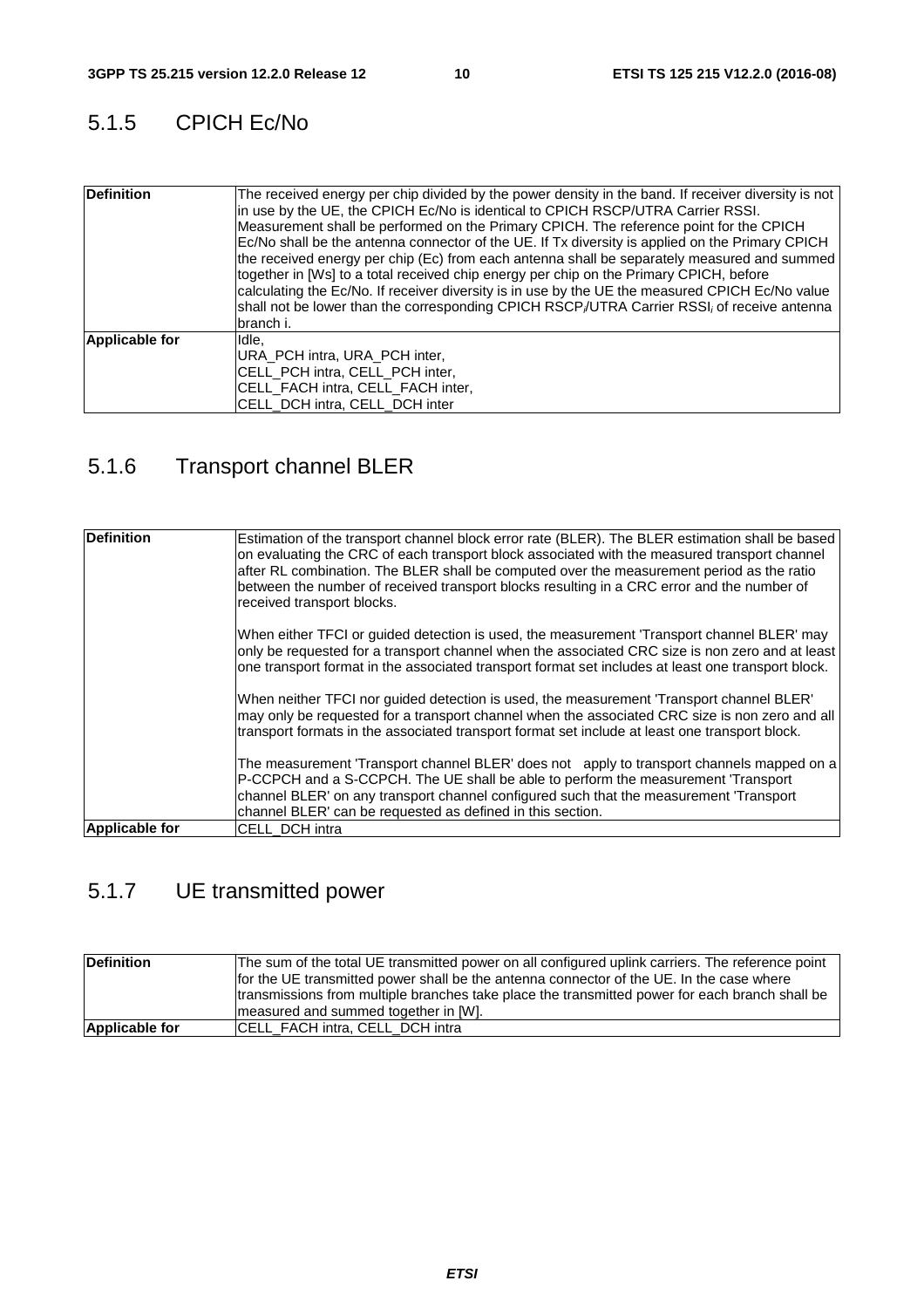#### 5.1.8 SFN-CFN observed time difference

| <b>Definition</b> | The SFN-CFN observed time difference to cell is defined as: OFF $\times$ 38400+ T <sub>m</sub> , where:<br>$T_{m=}$ (T <sub>UETx</sub> -T <sub>0</sub> ) - T <sub>RxSFN</sub> , given in chip units with the range [0, 1, , 38399] chips<br>$TUETx$ is the time when the UE transmits an uplink DPCCH frame.<br>$T_0$ is defined in [1].<br>$T_{RxSFN}$ is the time at the beginning of the neighbouring P-CCPCH frame received most recent in<br>time before the time instant $T_{\text{UET}x}$ - $T_{\text{o}}$ in the UE. If the beginning of the neighbouring P-CCPCH<br>frame is received exactly at $T_{UETx}$ - $T_0$ then $T_{RxSFN}$ = $T_{UETx}$ - $T_0$ (which leads to $T_m$ =0)<br>and<br>OFF=(SFN-CFN <sub>Tx</sub> ) mod 256, given in number of frames with the range [0, 1, , 255] frames<br>$CFNTx$ is the connection frame number for the UE transmission of an uplink DPCCH frame at the<br>time $T_{UFTx}$ .<br>SFN is the system frame number for the neighbouring P-CCPCH frame received in the UE at the<br>time TRXSEN.<br>The reference point for the SFN-CFN observed time difference shall be the antenna connector of<br>the UE. |
|-------------------|---------------------------------------------------------------------------------------------------------------------------------------------------------------------------------------------------------------------------------------------------------------------------------------------------------------------------------------------------------------------------------------------------------------------------------------------------------------------------------------------------------------------------------------------------------------------------------------------------------------------------------------------------------------------------------------------------------------------------------------------------------------------------------------------------------------------------------------------------------------------------------------------------------------------------------------------------------------------------------------------------------------------------------------------------------------------------------------------------------------------------------------------------------------|
|                   | In case the inter-frequency measurement is done with compressed mode, the UE is not required<br>to read the cell SFN of the target inter-frequency neighbour cell and the value for the parameter<br>OFF is always reported to be 0.<br>In case that the SFN measurement indicator indicates that the UE does not need to read cell<br>SFN of the target neighbour cell, the value of the parameter OFF is always be set to 0.                                                                                                                                                                                                                                                                                                                                                                                                                                                                                                                                                                                                                                                                                                                                |
| Applicable for    | CELL DCH intra, CELL DCH inter                                                                                                                                                                                                                                                                                                                                                                                                                                                                                                                                                                                                                                                                                                                                                                                                                                                                                                                                                                                                                                                                                                                                |

### 5.1.9 SFN-SFN observed time difference

| <b>Definition</b>     | <b>Type 1:</b>                                                                                                              |
|-----------------------|-----------------------------------------------------------------------------------------------------------------------------|
|                       | The SFN-SFN observed time difference to cell is defined as: $\text{OFF}\times 38400+$ T <sub>m</sub> , where:               |
|                       | $T_m$ = $T_{RxSFNi}$ - $T_{RxSFNi}$ , given in chip units with the range [0, 1, , 38399] chips                              |
|                       | $T_{\rm RxSFNi}$ is the time at the beginning of a received neighbouring P-CCPCH frame from cell j.                         |
|                       | T <sub>RxSFNi</sub> is the time at the beginning of the P-CCPCH frame from serving cell i of most recent in                 |
|                       | time before the time instant $T_{RxSFNj}$ in the UE. If the next neighbouring P-CCPCH frame is exactly                      |
|                       | at $T_{RxSFNj}$ then $T_{RxSFNj}$ = $T_{RxSFNj}$ (which leads to $T_{m}=0$ ).                                               |
|                       | and                                                                                                                         |
|                       | OFF=(SFN <sub>i</sub> -SFN <sub>i</sub> ) mod 256, given in number of frames with the range [0, 1, , 255] frames            |
|                       | SFN <sub>i</sub> is the system frame number for downlink P-CCPCH frame from cell j in the UE at the time                    |
|                       | $T_{RxSFNj}$ .                                                                                                              |
|                       | SFN <sub>i</sub> is the system frame number for the P-CCPCH frame from serving cell i in the UE at the time                 |
|                       | T <sub>RXSFNi</sub> .                                                                                                       |
|                       | The reference point for the SFN-SFN observed time difference type 1 shall be the antenna                                    |
|                       | connector of the UE.                                                                                                        |
|                       | <u> Type 2:</u>                                                                                                             |
|                       | The relative timing difference between cell j and cell i, defined as $T_{\text{CPICHRxi}}$ - $T_{\text{CPICHRxi}}$ , where: |
|                       | $T_{\text{CPICHRxi}}$ is the time when the UE receives one Primary CPICH slot from cell i                                   |
|                       | $T_{\text{CPICHRxi}}$ is the time when the UE receives the Primary CPICH slot from cell i that is closest in                |
|                       | time to the Primary CPICH slot received from cell j.                                                                        |
|                       | The reference point for the SFN-SFN observed time difference type 2 shall be the antenna                                    |
|                       | connector of the UE.                                                                                                        |
| <b>Applicable for</b> | Type 1: Idle, URA_PCH intra, CELL_PCH intra, CELL_FACH intra                                                                |
|                       | Type 2:                                                                                                                     |
|                       | URA_PCH intra, URA_PCH inter,                                                                                               |
|                       | CELL PCH intra, CELL PCH inter,                                                                                             |
|                       | CELL_FACH intra, CELL_FACH inter                                                                                            |
|                       | CELL_DCH intra, CELL_DCH inter                                                                                              |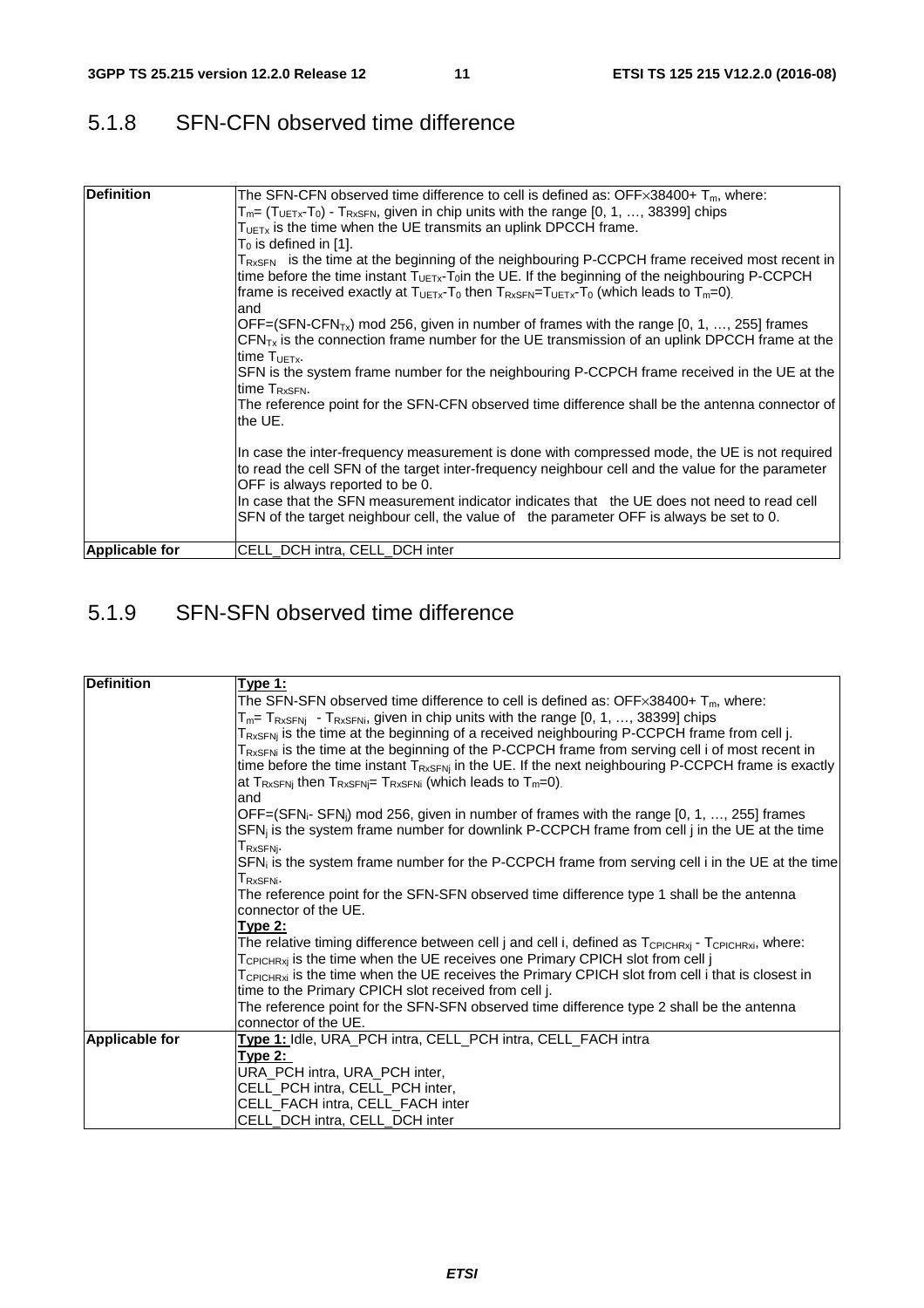### 5.1.10 UE Rx-Tx time difference

| <b>Definition</b> | The difference in time between the UE uplink DPCCH frame transmission and the first detected<br>path (in time), of the downlink DPCH or F-DPCH frame from the measured radio link. Type 1 and<br>Type 2 are defined. For Type 1, the reference Rx path shall be the first detected path (in time)<br>amongst the paths (from the measured radio link) used in the demodulation process. For Type 2,<br>the reference Rx path shall be the first detected path (in time) amongst all paths (from the<br>Imeasured radio link) detected by the UE. The reference path used for the measurement may<br>therefore be different for Type 1 and Type 2. The reference point for the UE Rx-Tx time<br>difference shall be the antenna connector of the UE. Measurement shall be made for each cell<br>lincluded in the active set. |
|-------------------|-----------------------------------------------------------------------------------------------------------------------------------------------------------------------------------------------------------------------------------------------------------------------------------------------------------------------------------------------------------------------------------------------------------------------------------------------------------------------------------------------------------------------------------------------------------------------------------------------------------------------------------------------------------------------------------------------------------------------------------------------------------------------------------------------------------------------------|
| Applicable for    | CELL_DCH intra                                                                                                                                                                                                                                                                                                                                                                                                                                                                                                                                                                                                                                                                                                                                                                                                              |

#### 5.1.11 Void

### 5.1.12 UE GPS Timing of Cell Frames for UE positioning

| <b>Definition</b> | The timing between cell j and GPS Time Of Week. $T_{UE\text{-}GPSi}$ is defined as the time of occurrence<br>of a specified UTRAN event according to GPS time. The specified UTRAN event is the<br>beginning of a particular frame (identified through its SFN) in the first detected path (in time) of<br>the cell i CPICH, where cell i is a cell chosen by the UE. The reference point for $T_{UE\cdot GPSi}$ shall<br>be the antenna connector of the UE. |
|-------------------|---------------------------------------------------------------------------------------------------------------------------------------------------------------------------------------------------------------------------------------------------------------------------------------------------------------------------------------------------------------------------------------------------------------------------------------------------------------|
|                   |                                                                                                                                                                                                                                                                                                                                                                                                                                                               |
| Applicable for    | CELL FACH intra, CELL DCH intra                                                                                                                                                                                                                                                                                                                                                                                                                               |

### 5.1.13 UE GPS code phase

| <b>Definition</b> | The whole and fractional phase of the spreading code of the i <sup>th</sup> GPS satellite signal. The<br>reference point for the GPS code phase shall be the antenna connector of the UE. |
|-------------------|-------------------------------------------------------------------------------------------------------------------------------------------------------------------------------------------|
| Applicable for    | Void (this measurement is not related to UTRAN/GSM signals; its applicability is therefore<br>independent of the UE RRC state)                                                            |

### 5.1.14 UE transmission power headroom

| Definition     | For each uplink DPCCH, UE transmission power headroom (UPH) is the ratio of the maximum<br>UE transmission power and the DPCCH code power, and shall be calculated as following:<br>$UPH = P_{\text{max.tx}} / P_{\text{DPCCH}}$                                                                                                                                                       |
|----------------|----------------------------------------------------------------------------------------------------------------------------------------------------------------------------------------------------------------------------------------------------------------------------------------------------------------------------------------------------------------------------------------|
|                | where:<br>$P_{max,tx}$ = min { <i>Maximum allowed UL TX Power, <math>P_{max}</math></i> is the UE maximum transmission power;<br>Maximum allowed UL TX Power is set by UTRAN and defined in [14];<br>$P_{max}$ is the UE nominal maximum output power according to the UE power class and specified in<br>$[18]$ table 6.1;<br>$P_{DPCCH}$ is the transmitted code power on the DPCCH. |
|                | The reference point for the UE transmission power headroom shall be the antenna connector of<br>the UE.                                                                                                                                                                                                                                                                                |
| Applicable for | <b>CELL FACH intra, CELL DCH intra</b>                                                                                                                                                                                                                                                                                                                                                 |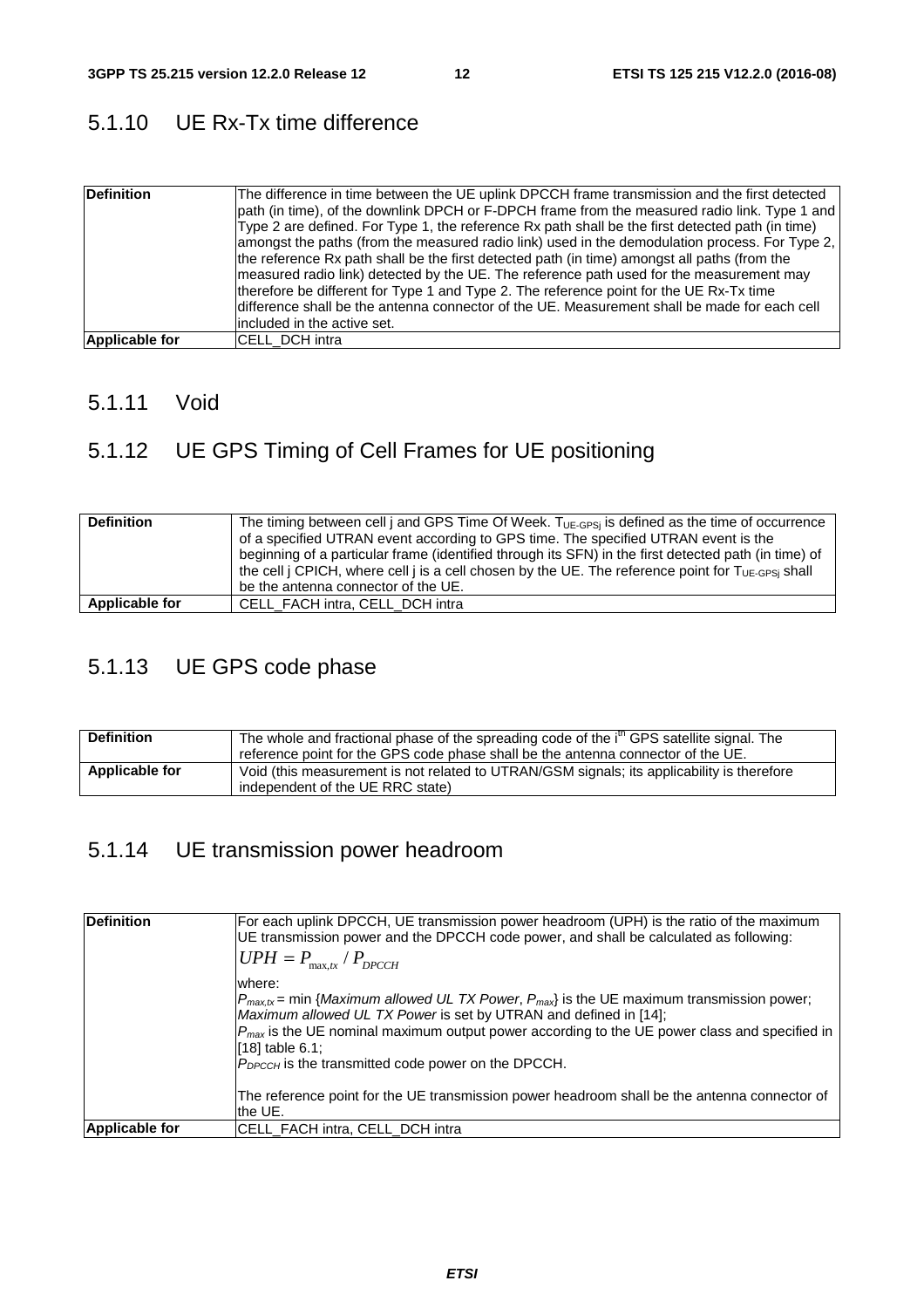#### 5.1.15 UE GANSS Timing of Cell Frames for UE positioning

| <b>Definition</b> | The timing between cell j and GANSS Time Of Day for a given GANSS system. Tue GANSS is                    |
|-------------------|-----------------------------------------------------------------------------------------------------------|
|                   | defined as the time of occurrence of a specified UTRAN event according to GANSS time for a                |
|                   | given GANSS Id. The specified UTRAN event is the beginning of a particular frame (identified              |
|                   | through its SFN) in the first detected path (in time) of the cell j CPICH, where cell j is a cell         |
|                   | chosen by the UE. The reference point for $T_{UE\text{-}GANSi}$ shall be the antenna connector of the UE. |
| Applicable for    | CELL FACH intra, CELL DCH intra                                                                           |

#### 5.1.16 UE GANSS code measurements

| <b>Definition</b> | The GANSS code phase and GANSS Integer code phase of the spreading code of the i <sup>m</sup><br>GANSS satellite signal. The reference point for the GANSS code phase shall be the antenna<br>connector of the UE. |
|-------------------|--------------------------------------------------------------------------------------------------------------------------------------------------------------------------------------------------------------------|
| Applicable for    | Void (this measurement is not related to UTRAN/GSM signals; its applicability is therefore<br>independent of the UE RRC state)                                                                                     |

#### 5.1.17 E-UTRA RSRP

| <b>Definition</b>     | Reference signal received power (RSRP), is defined as the linear average over the power<br>contributions (in [W]) of the resource elements that carry cell-specific reference signals within the<br>considered measurement frequency bandwidth.<br>For RSRP determination the cell-specific reference signals $R_0$ according to TS 36.211 [23] shall<br>be used. If the UE can reliably detect that $R_1$ is available it may use $R_1$ in addition to $R_0$ to<br>ldetermine RSRP.<br>The reference point for the RSRP shall be the antenna connector of the UE.<br>If receiver diversity is in use by the UE, the reported value shall not be lower than the<br>corresponding RSRP of any of the individual diversity branches. |
|-----------------------|------------------------------------------------------------------------------------------------------------------------------------------------------------------------------------------------------------------------------------------------------------------------------------------------------------------------------------------------------------------------------------------------------------------------------------------------------------------------------------------------------------------------------------------------------------------------------------------------------------------------------------------------------------------------------------------------------------------------------------|
| <b>Applicable for</b> | Idle.<br><b>URA PCH inter-RAT</b><br><b>ICELL PCH inter-RAT</b><br><b>CELL DCH inter-RAT</b>                                                                                                                                                                                                                                                                                                                                                                                                                                                                                                                                                                                                                                       |

- NOTE 1: The number of resource elements within the considered measurement frequency bandwidth and within the measurement period that are used by the UE to determine RSRP is left up to the UE implementation with the limitation that corresponding measurement accuracy requirements have to be fulfilled.
- NOTE 2: The power per resource element is determined from the energy received during the useful part of the symbol, excluding the CP.

5.1.18 Void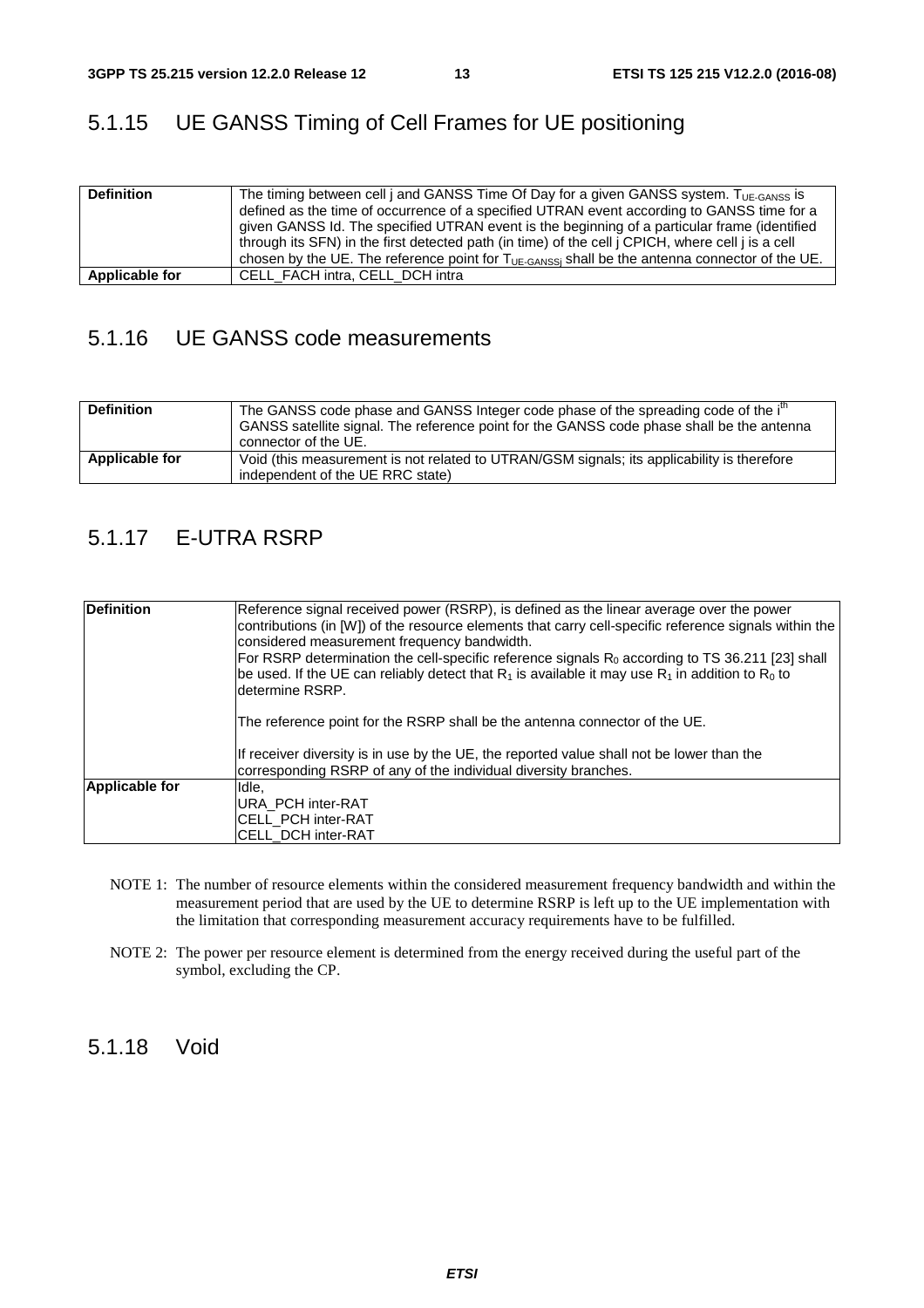#### 5.1.19 E-UTRA RSRQ

| <b>Definition</b>     | Reference Signal Received Quality (RSRQ) is defined as the ratio NxRSRP/(E-UTRA carrier<br>RSSI), where N is the number of resource blocks of the E-UTRA carrier RSSI measurement<br>bandwidth. The measurements in the numerator and denominator shall be made over the same<br>set of resource blocks.                                                                                                  |
|-----------------------|-----------------------------------------------------------------------------------------------------------------------------------------------------------------------------------------------------------------------------------------------------------------------------------------------------------------------------------------------------------------------------------------------------------|
|                       | E-UTRA Carrier Received Signal Strength Indicator (RSSI), comprises the linear average of the<br>total received power (in [W]) observed only in certain OFDM symbols of measurement<br>subframes, in the measurement bandwidth, over N number of resource blocks by the UE from all<br>sources, including co-channel serving and non-serving cells, adjacent channel interference,<br>Ithermal noise etc. |
|                       | Unless indicated otherwise by higher layers, RSSI is measured only from OFDM symbols<br>containing reference symbols for antenna port 0 of measurement subframes. If higher layers<br>indicate all OFDM symbols for performing RSRQ measurements, then RSSI is measured from<br>all OFDM symbols of the DL part of measurement subframes.                                                                 |
|                       | The reference point for the RSRQ shall be the antenna connector of the UE.                                                                                                                                                                                                                                                                                                                                |
|                       | If receiver diversity is in use by the UE, the reported value shall not be lower than the<br>corresponding RSRQ of any of the individual diversity branches.                                                                                                                                                                                                                                              |
| <b>Applicable for</b> | Idle,<br>URA PCH inter-RAT<br><b>CELL PCH inter-RAT</b><br>CELL_DCH inter-RAT                                                                                                                                                                                                                                                                                                                             |

#### 5.1.20 IEEE 802.11 Beacon RSSI

| <b>Definition</b>     | The IEEE 802.11 Beacon RSSI is defined in [25]. |
|-----------------------|-------------------------------------------------|
| <b>Applicable for</b> | IIdle.                                          |
|                       | <b>URA PCH inter-RAT</b>                        |
|                       | ICELL PCH inter-RAT                             |
|                       | ICELL FACH inter-RAT                            |
|                       | ICELL DCH inter-RAT                             |

### 5.2 UTRAN measurement abilities

The structure of the table defining a UTRAN measurement quantity is shown below.

| tield<br>Coll                  | $-1$<br>ווטו<br>                                             |
|--------------------------------|--------------------------------------------------------------|
| <b>Defin</b><br>.<br>.<br>:ior | . measurement.<br>definition<br>`ontains<br>the<br>יט<br>ure |

The term "antenna connector" used in this sub-clause to define the reference point for the UTRAN measurements refers to the "BS antenna connector" test port A and test port B as described in [19]. The term "antenna connector" refers to Rx or Tx antenna connector as described in the respective measurement definitions.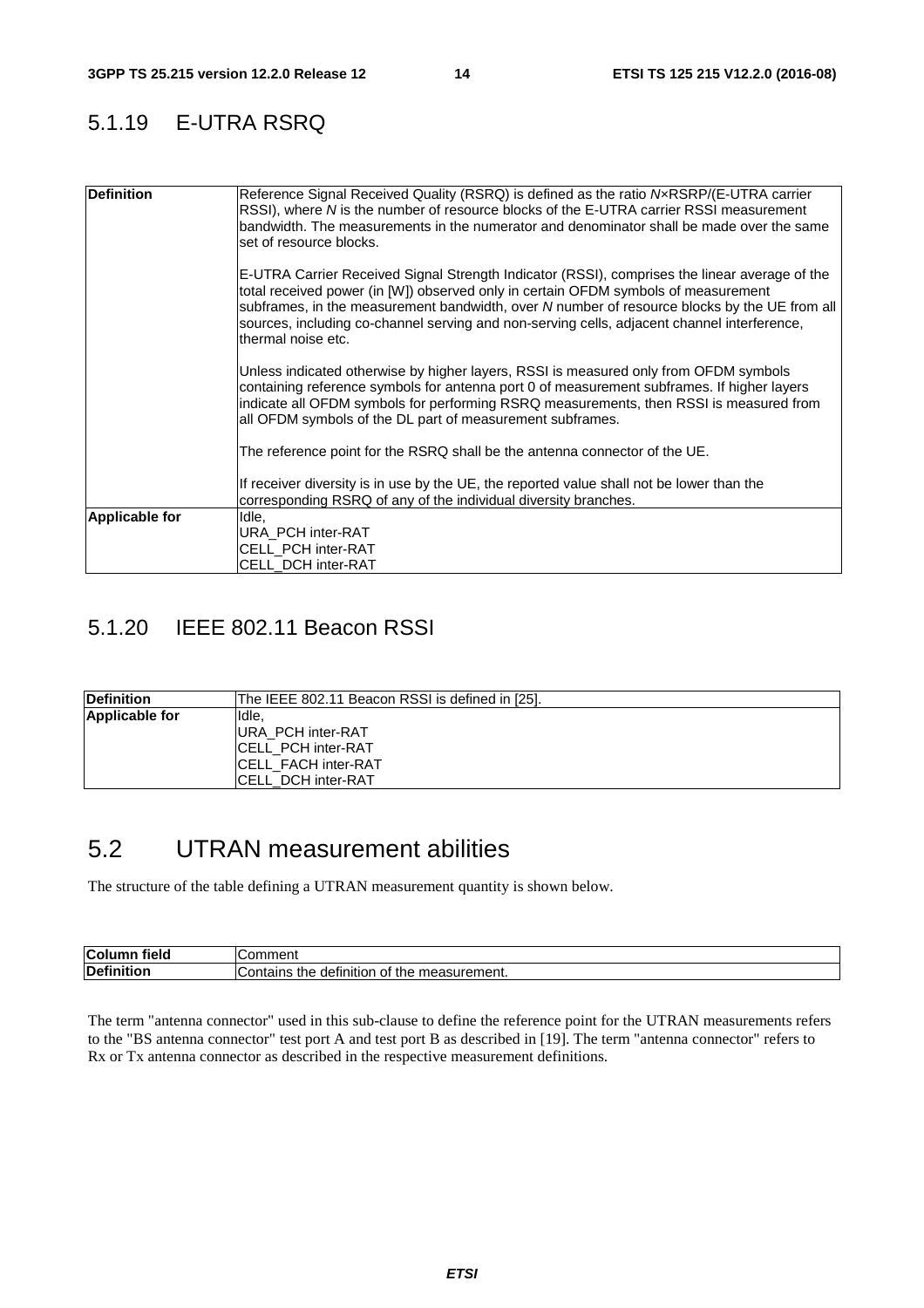### 5.2.1 Received total wide band power

| <b>Definition</b> | The received wide band power, including noise generated in the receiver, within the bandwidth<br>defined by the receiver pulse shaping filter. The reference point for the measurement shall be the |
|-------------------|-----------------------------------------------------------------------------------------------------------------------------------------------------------------------------------------------------|
|                   |                                                                                                                                                                                                     |
|                   | Rx antenna connector. In case of receiver diversity the reported value shall be linear average of                                                                                                   |
|                   | the power in the diversity branches. When cell portions are defined in the cell, the total received                                                                                                 |
|                   | wideband power shall be measured for each cell portion.                                                                                                                                             |

#### 5.2.2 SIR

| <b>Definition</b> | Type 1:<br>Signal to Interference Ratio, is defined as: (RSCP/ISCP)×SF. The measurement shall be<br>performed on the DPCCH of a Radio Link Set. In compressed mode the SIR shall not be<br>measured in the transmission gap. The reference point for the SIR measurements shall be the                                                                                                                                                                                   |
|-------------------|--------------------------------------------------------------------------------------------------------------------------------------------------------------------------------------------------------------------------------------------------------------------------------------------------------------------------------------------------------------------------------------------------------------------------------------------------------------------------|
|                   | Rx antenna connector. If the radio link set contains more than one radio link, the reported value<br>shall be the linear summation of the SIR from each radio link of the radio link set. If Rx diversity<br>is used in the Node B for a cell, the SIR for a radio link shall be the linear summation of the SIR<br>from each Rx antenna for that radio link. When cell portions are defined in the cell, the SIR<br>measurement shall be possible in each cell portion. |
|                   | where:                                                                                                                                                                                                                                                                                                                                                                                                                                                                   |
|                   | RSCP = Received Signal Code Power, unbiased measurement of the received power on one<br>code.                                                                                                                                                                                                                                                                                                                                                                            |
|                   | ISCP = Interference Signal Code Power, the interference on the received signal.<br>SF=The spreading factor used on the DPCCH.                                                                                                                                                                                                                                                                                                                                            |
|                   | <u>Type 2:</u><br>Signal to Interference Ratio, is defined as: (RSCP/ISCP)×SF. The measurement shall be<br>performed on the PRACH control part. The reference point for the SIR measurements shall be<br>the Rx antenna connector. When cell portions are defined in the cell, the SIR measurement shall<br>be possible in each cell portion.                                                                                                                            |
|                   | where:                                                                                                                                                                                                                                                                                                                                                                                                                                                                   |
|                   | RSCP = Received Signal Code Power, unbiased measurement of the received power on the<br>code.                                                                                                                                                                                                                                                                                                                                                                            |
|                   | ISCP = Interference Signal Code Power, the interference on the received signal.<br>SF=The spreading factor used on the control part of the PRACH.                                                                                                                                                                                                                                                                                                                        |

### 5.2.3 SIRerror

| <b>Definition</b> | $ SIR_{error} = SIR - SIR_{target}$ ave, where:                                                                                                                                                                                                                                                                                                                                                                                                                                                                                                             |
|-------------------|-------------------------------------------------------------------------------------------------------------------------------------------------------------------------------------------------------------------------------------------------------------------------------------------------------------------------------------------------------------------------------------------------------------------------------------------------------------------------------------------------------------------------------------------------------------|
|                   | $ SIR =$ the SIR measured by UTRAN, defined in section 5.2, given in dB.                                                                                                                                                                                                                                                                                                                                                                                                                                                                                    |
|                   | $\text{SIR}_{\text{target ave}}$ = the SIR <sub>target</sub> averaged over the same time period as the SIR used in the SIR <sub>error</sub><br>calculation. In compressed mode $\text{SIR}_{\text{target}}$ $\text{SIR}_{\text{cm\_target}}$ shall be used when calculating $\text{SIR}_{\text{target\_ave}}$ .<br>In compressed mode the $\text{SIR}_{\text{target}}$ ave shall not be calculated over the transmission gap. The<br>averaging of SIR <sub>target</sub> shall be made in a linear scale and SIR <sub>target ave</sub> shall be given in dB. |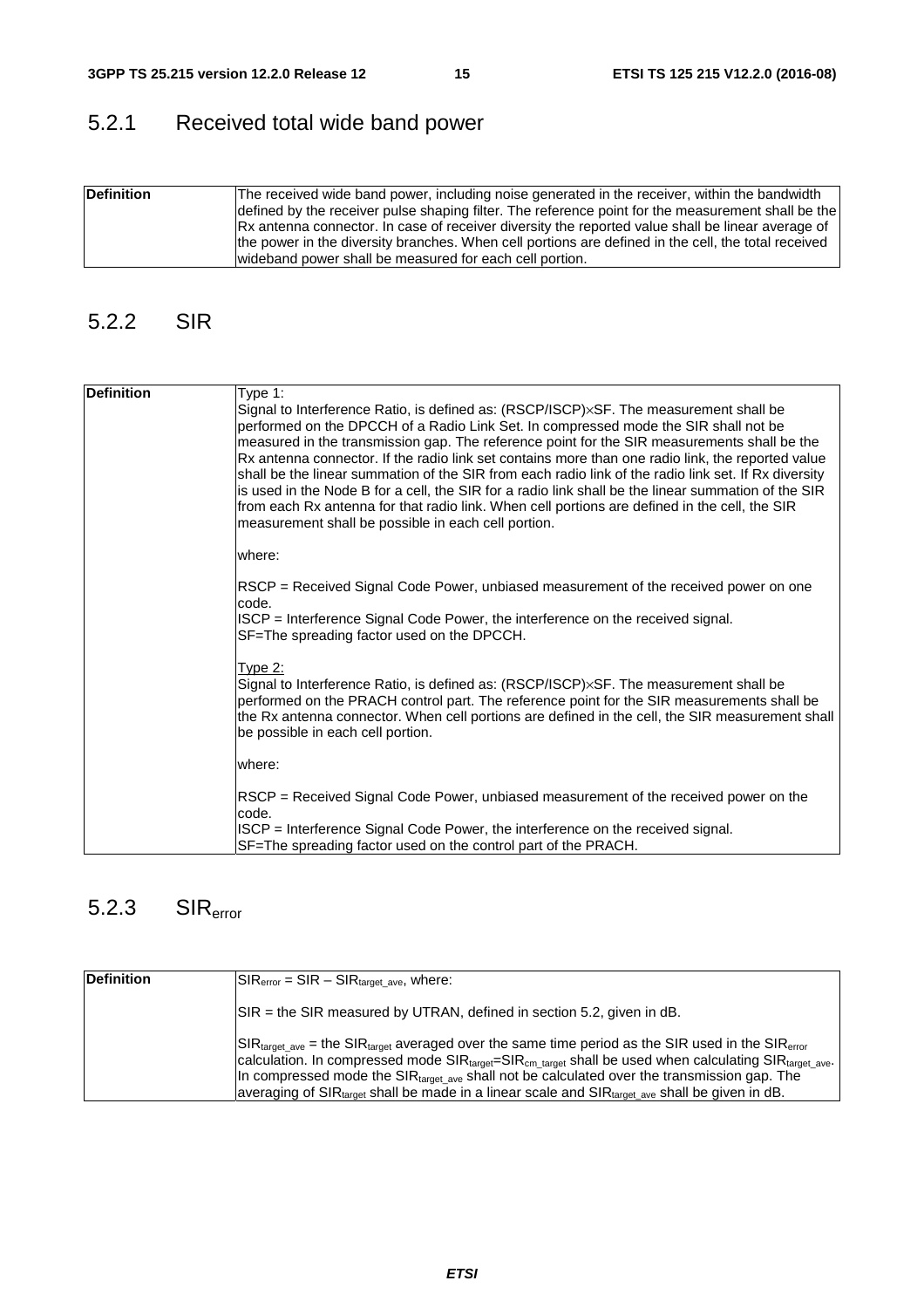## 5.2.4 Transmitted carrier power

| <b>Definition</b> | Transmitted carrier power, is the ratio between the total transmitted power on one DL carrier<br>from one UTRAN access point, and the maximum transmission power possible to use on that DL<br>carrier at this moment of time. Total transmission power is the mean power [W] on one carrier |
|-------------------|----------------------------------------------------------------------------------------------------------------------------------------------------------------------------------------------------------------------------------------------------------------------------------------------|
|                   | from one UTRAN access point. Maximum transmission power is the mean power [W] on one<br>carrier from one UTRAN access point when transmitting at the configured maximum power for                                                                                                            |
|                   | the cell. Measurement shall be possible on any carrier transmitted from the UTRAN access point.                                                                                                                                                                                              |
|                   | The reference point for the transmitted carrier power measurement shall be the Tx antenna<br>connector. In case of Tx diversity the transmitted carrier power is the ratio between the sum of<br>the total transmitted powers of all branches and the maximum transmission power. When cell  |
|                   | portions are defined in the cell, the transmitted carrier power for each cell portion shall be                                                                                                                                                                                               |
|                   | measured and reported to higher layers.                                                                                                                                                                                                                                                      |

### 5.2.5 Transmitted code power

| <b>Definition</b> | Transmitted code power, is the transmitted power on one channelisation code on one given          |
|-------------------|---------------------------------------------------------------------------------------------------|
|                   | scrambling code on one given carrier. For DPCH, measurement shall be possible on the              |
|                   | DPCCH-field of any dedicated radio link transmitted from the UTRAN access point and shall         |
|                   | reflect the power on the pilot bits of the DPCCH-field, except for the downlink DPCH slot formats |
|                   | 17 and 18, in which case the measurement shall be possible on the TPC-field and shall reflect     |
|                   | the power on the TPC bits. For F-DPCH, measurement shall be possible on the TPC-field and         |
|                   | shall reflect the power on the TPC bits. When measuring the transmitted code power in             |
|                   | compressed mode all slots shall be included in the measurement, e.g. also the slots in the        |
|                   | transmission gap shall be included in the measurement. The reference point for the transmitted    |
|                   | code power measurement shall be the Tx antenna connector. In case of Tx diversity the             |
|                   | transmitted code power for each branch shall be measured and summed together in [W].              |

### 5.2.6 Transport channel BER

| <b>Definition</b> | The transport channel BER is an estimation of the average bit error rate (BER) of the DPDCH      |
|-------------------|--------------------------------------------------------------------------------------------------|
|                   | data of a Radio Link Set. The transport channel (TrCH) BER is measured from the data             |
|                   | considering only non-punctured bits at the input of the channel decoder in Node B. It shall be   |
|                   | possible to report an estimate of the transport channel BER for a TrCH after the end of each TTI |
|                   | of the TrCH. The reported TrCH BER shall be an estimate of the BER during the latest TTI for     |
|                   | that TrCH.                                                                                       |

### 5.2.7 Physical channel BER

| <b>Definition</b> | The Physical channel BER is an estimation of the average bit error rate (BER) on the DPCCH of    |
|-------------------|--------------------------------------------------------------------------------------------------|
|                   | a Radio Link Set. An estimate of the Physical channel BER shall be possible to be reported after |
|                   | the end of each TTI of any of the transferred TrCHs. The reported physical channel BER shall     |
|                   | be an estimate of the BER averaged over the latest TTI of the respective TrCH.                   |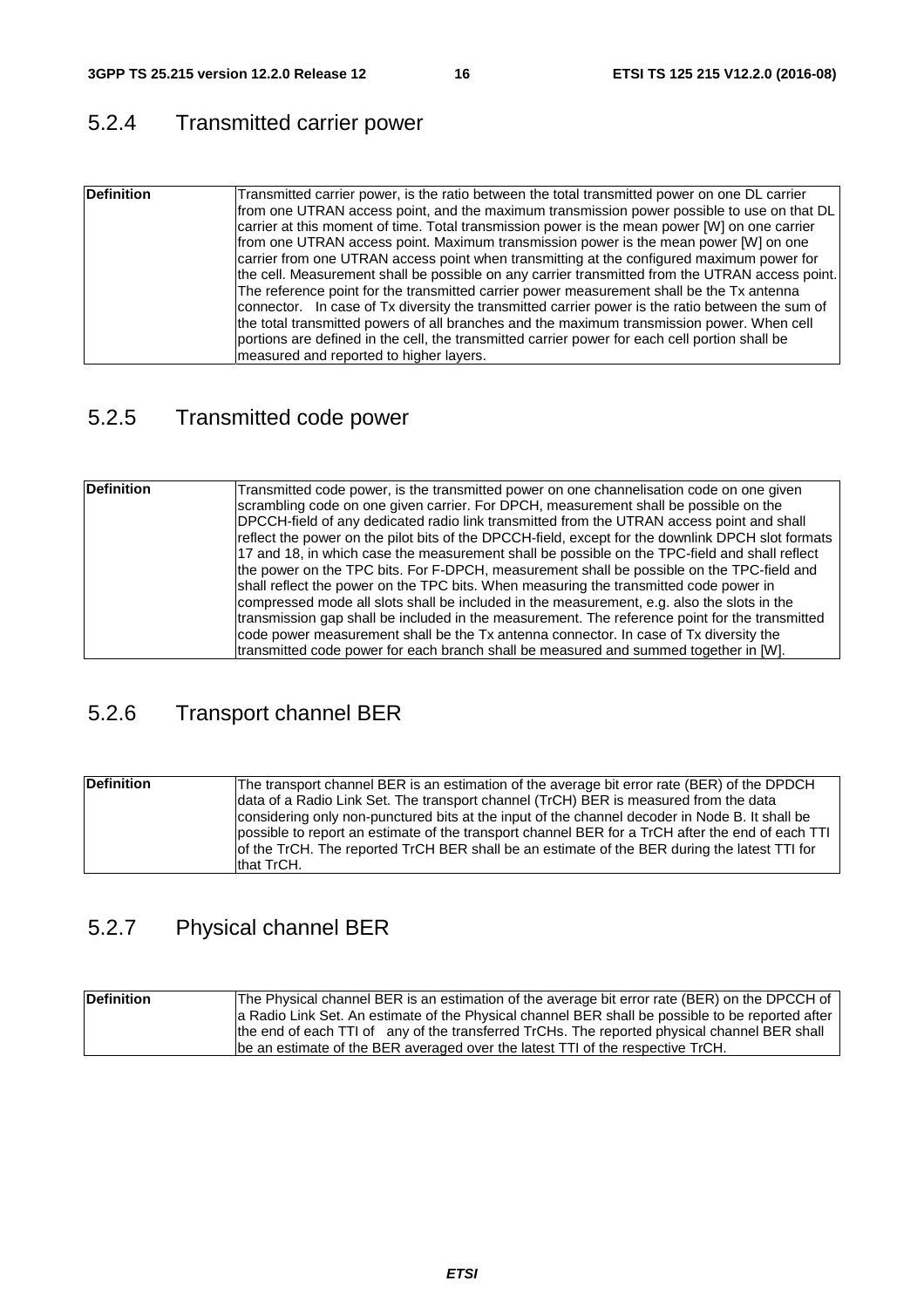### 5.2.8 Round trip time

| <b>Definition</b> | Round trip time (RTT), is defined as                                                                       |
|-------------------|------------------------------------------------------------------------------------------------------------|
|                   | $RTT = T_{RX} - T_{TX}$ , where                                                                            |
|                   | $T_{\text{TX}}$ = The time of transmission of the beginning of a downlink DPCH or F-DPCH frame to a UE.    |
|                   | The reference point for $T_{TX}$ shall be the Tx antenna connector.                                        |
|                   | $ T_{RX}$ = The time of reception of the beginning (the first detected path, in time) of the corresponding |
|                   | uplink DPCCH frame from the UE. The reference point for $T_{RX}$ shall be the Rx antenna                   |
|                   | connector.                                                                                                 |
|                   | Measurement shall be possible on DPCH or F-DPCH for each RL transmitted from an UTRAN                      |
|                   | access point and DPDCH for each RL received in the same UTRAN access point.                                |

### 5.2.9 UTRAN GPS Timing of Cell Frames for UE positioning

| <b>Definition</b> | TUTRAN-GPS IS defined as the time of the occurrence of a specified UTRAN event according to<br>GPS Time Of Week. The specified UTRAN event is the beginning of the transmission of a |
|-------------------|--------------------------------------------------------------------------------------------------------------------------------------------------------------------------------------|
|                   | particular frame in the cell. The reference point for $T_{\text{UTRAN-GPS}}$ shall be the Tx antenna<br>connector.                                                                   |

### 5.2.10 PRACH Propagation delay

| <b>Definition</b> | Propagation delay is defined as one-way propagation delay as measured during PRACH access:                                                                                                                                                                                                                                                                                                                                                                                                                                                                |
|-------------------|-----------------------------------------------------------------------------------------------------------------------------------------------------------------------------------------------------------------------------------------------------------------------------------------------------------------------------------------------------------------------------------------------------------------------------------------------------------------------------------------------------------------------------------------------------------|
|                   | IPRACH :                                                                                                                                                                                                                                                                                                                                                                                                                                                                                                                                                  |
|                   | Propagation delay = $(T_{RX} - T_{TX} - 2560)/2$ , where:<br>$T_{TX}$ = The transmission time of AICH access slot (n-2-AICH transmission timing), where 0 ≤ (n-2-<br>AICH Transmission Timing)≤14 and AICH_Transmission_Timing can have values 0 or 1. The<br>reference point for $T_{TX}$ shall be the Tx antenna connector.<br>$T_{RX}$ = The time of reception of the beginning (the first detected path, in time) of the PRACH<br>message from the UE at PRACH access slot n. The reference point for $T_{RX}$ shall be the Rx<br>lantenna connector. |

### 5.2.11 Acknowledged PRACH preambles

| Definition | The Acknowledged PRACH preambles measurement is defined as the total number of     |
|------------|------------------------------------------------------------------------------------|
|            | acknowledged PRACH preambles per access frame per PRACH. This is equivalent to the |
|            | Inumber of positive acquisition indicators transmitted per access frame per AICH.  |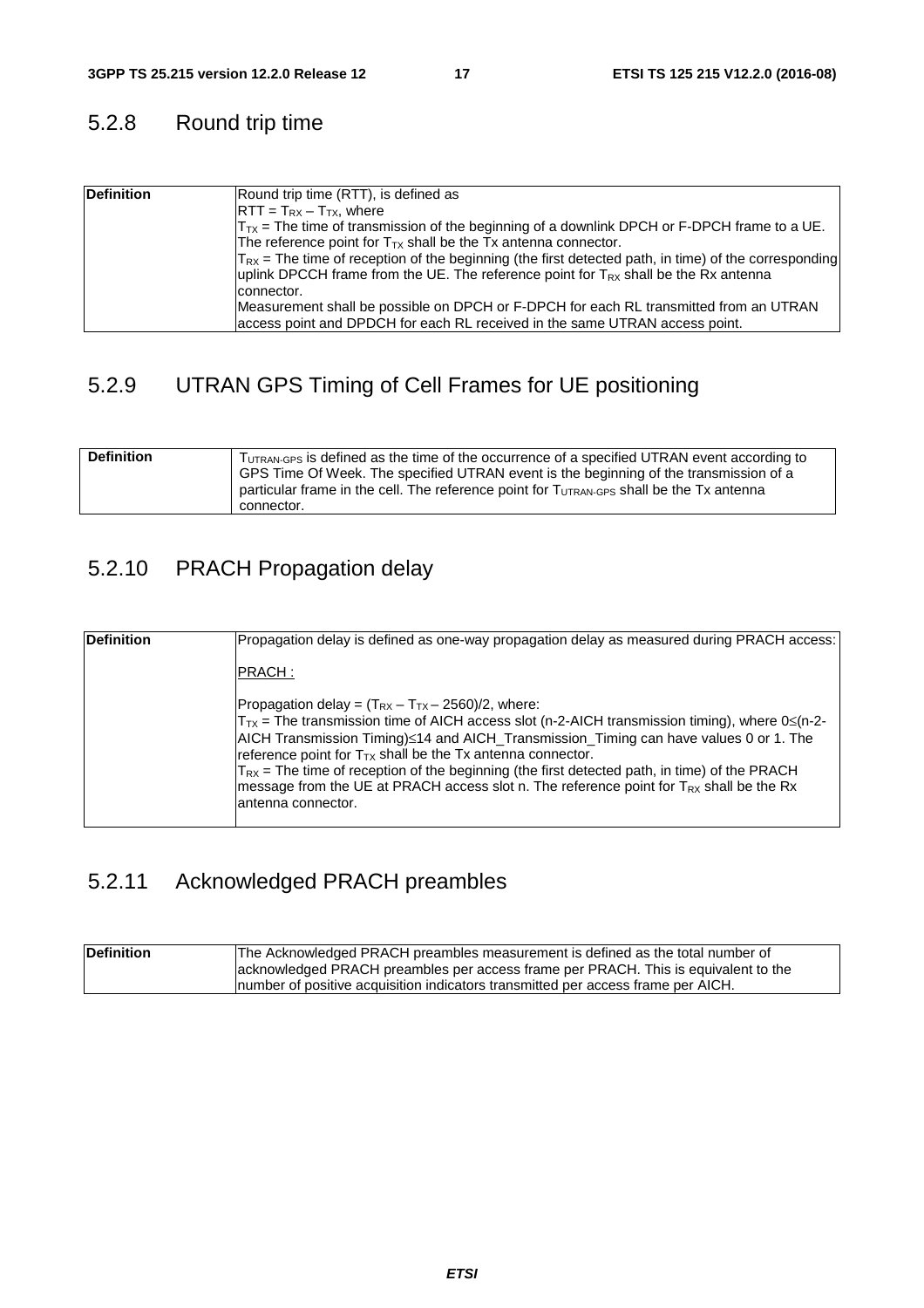- 5.2.12 Void
- 5.2.13 Void

#### 5.2.14 SFN-SFN observed time difference

| <b>Definition</b> | The relative timing difference between cell j and cell i, defined as T <sub>CPICHRxi</sub> - T <sub>CPICHRxi</sub> , where:                                                                           |
|-------------------|-------------------------------------------------------------------------------------------------------------------------------------------------------------------------------------------------------|
|                   | T <sub>CPICHRxi</sub> is the time when the LMU receives the beginning of one Primary CPICH frame from cell<br>j and                                                                                   |
|                   | $T_{\text{CPICHRxi}}$ is the time when the LMU receives the beginning of the Primary CPICH frame from cell i<br>that is closest in time to the beginning of Primary CPICH frame received from cell j. |
|                   | The reference point for the measurements shall be the Rx antenna connector.                                                                                                                           |

#### 5.2.15 Transmitted carrier power of all codes not used for HS-PDSCH, HS-SCCH, E-AGCH, E-RGCH or E-HICH transmission

#### 5.2.16 DL Transmission Branch Load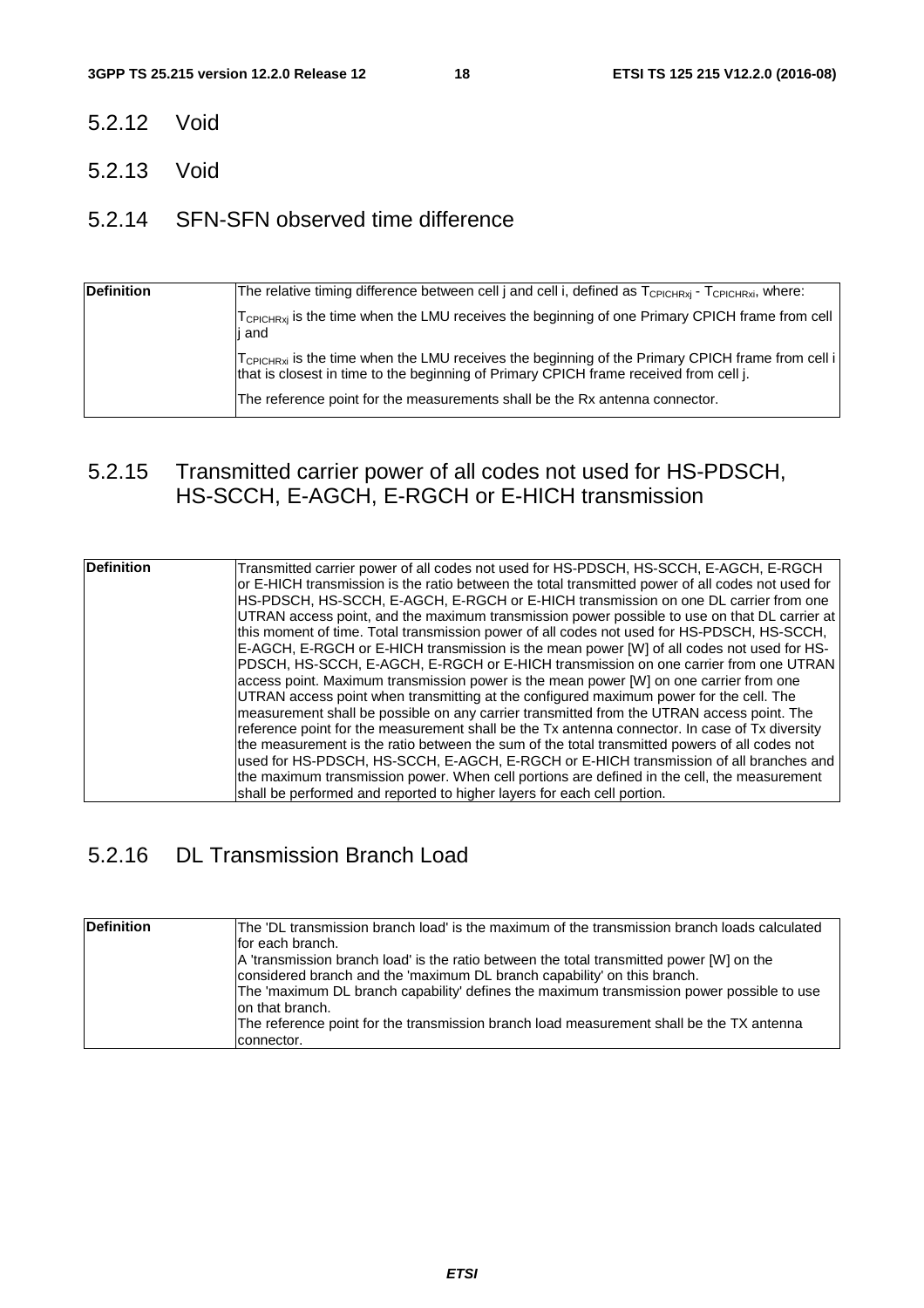#### 5.2.17 Received scheduled E-DCH power share (RSEPS)

| <b>Definition</b> | The 'Received scheduled E-DCH power share' is defined as a report of 2 values for a considered                                                                                                                                               |
|-------------------|----------------------------------------------------------------------------------------------------------------------------------------------------------------------------------------------------------------------------------------------|
|                   | cell:                                                                                                                                                                                                                                        |
|                   | 1. RSEPS: defined as a quotient:                                                                                                                                                                                                             |
|                   | sum of all scheduled E-DPCCH and E-DPDCH power contributions determined in the RSEPS                                                                                                                                                         |
|                   | measurement period T=t2-t1>0 for all UEs for which this cell is the serving E-DCH cell<br>divided by                                                                                                                                         |
|                   | the corresponding received total wideband power value determined for this cell during T.                                                                                                                                                     |
|                   | 2. RTWP <sup>*</sup> : This is the received total wideband power (RTWP) measured for this cell as defined<br>in section 5.2.1 but determined for the same time period T starting at t1 and ending at t2<br>during which RSEPS is determined. |
|                   | The reference point for the RSEPS and RTWP* measurements shall be the Rx antenna                                                                                                                                                             |
|                   | connector.                                                                                                                                                                                                                                   |
|                   | When cell portions are defined in the cell, RSEPS (and RTWP*) shall be measured for each cell<br>portion.                                                                                                                                    |
|                   |                                                                                                                                                                                                                                              |
|                   | The sum in the numerator of RSEPS is determined under the following conditions:                                                                                                                                                              |
|                   | The contributions are summed up TTI wise and only TTIs which are ending between the time<br>instants t1 and t2 are considered.                                                                                                               |
|                   | In case a UE has not only a radio link to the considered cell but also other radio links to the                                                                                                                                              |
|                   | same Node B ('softer handover'): It is allowed to take into account the power value combined                                                                                                                                                 |
|                   | for these radio links of the same Node B and divided by the number of combined radio links.                                                                                                                                                  |
|                   | Note: For improved measurement performance it is possible to consider only the power                                                                                                                                                         |
|                   | contribution determined for the considered cell.                                                                                                                                                                                             |

#### 5.2.18 UTRAN GANSS Timing of Cell Frames for UE positioning

| <b>Definition</b> | TUTRAN-GANSS is defined as the time of the occurrence of a specified UTRAN event according to |
|-------------------|-----------------------------------------------------------------------------------------------|
|                   | GANSS Time Of Day. The specified UTRAN event is the beginning of the transmission of a        |
|                   | particular frame in the cell. The reference point for TUTRAN-GANSS Shall be the Tx antenna    |
|                   | connector.                                                                                    |

## 6 Measurements for UTRA FDD

#### 6.1 UE measurements

#### 6.1.1 Compressed mode

#### 6.1.1.1 Use of compressed mode for monitoring

On command from the UTRAN, a UE shall monitor cells on other FDD frequencies and on other modes and radio access technologies that are supported by the UE (i.e. TDD, GSM, E-UTRA). To allow the UE to perform measurements, UTRAN shall command that the UE enters in compressed mode, depending on the UE capabilities.

The UE capabilities define whether a UE requires compressed mode in order to monitor cells on other FDD frequencies and on other modes and radio access technologies. UE capabilities indicate the need for compressed mode separately for the uplink and downlink and for each mode, radio access technology and frequency band.

A UE shall support compressed mode for all cases for which the UE indicates that compressed mode is required.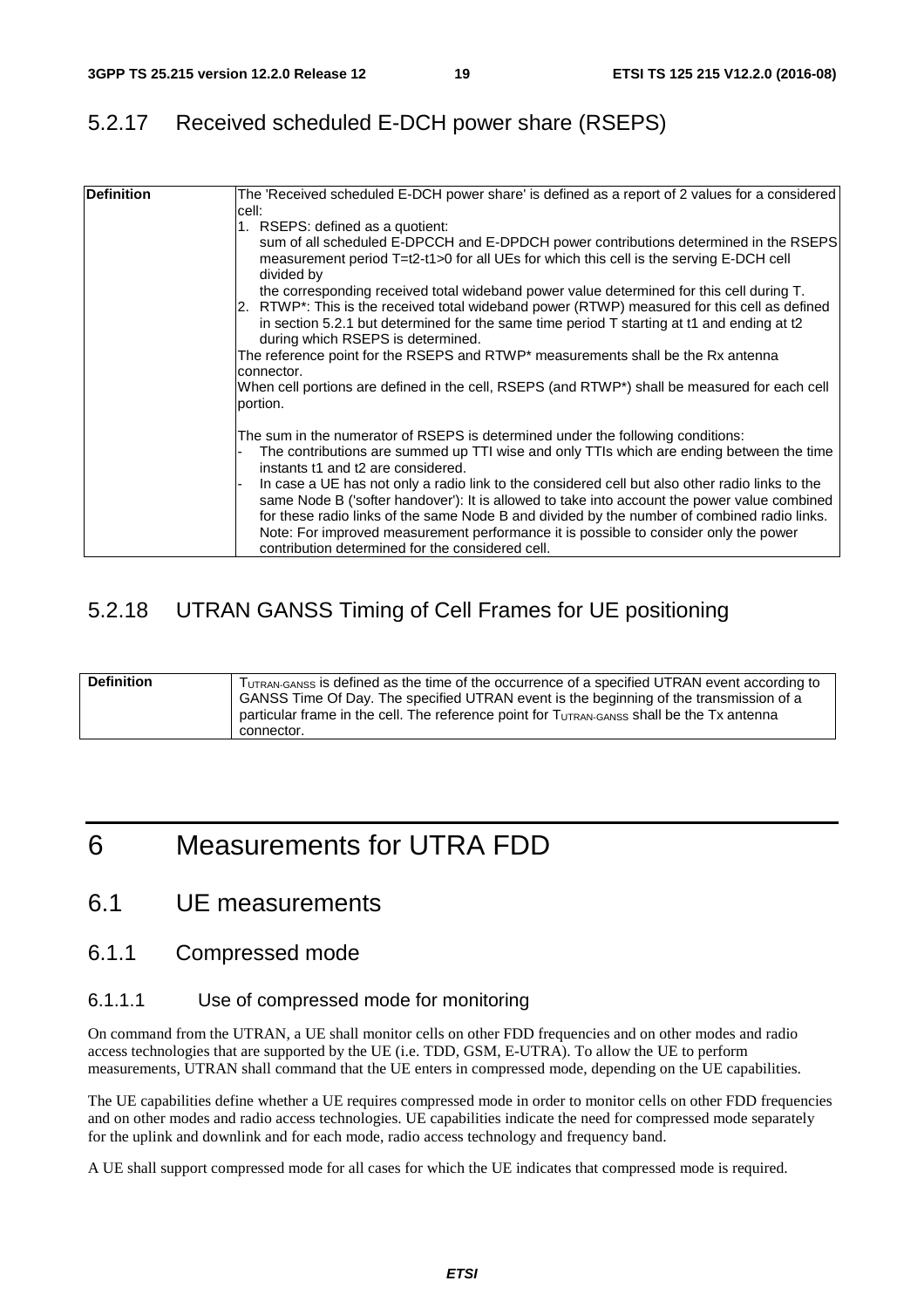A UE does not need to support compressed mode for cases for which the UE indicates that compressed mode is not required. For these cases, the UE shall support an alternative means of making the measurements.

The UE shall support one single measurement purpose for one transmission gap pattern sequence. The measurement purpose of the transmission gap pattern sequence is signalled by higher layers.

The following subclause provides rules to parameterise the compressed mode.

#### 6.1.1.2 Parameterisation of the compressed mode

In response to a request from higher layers, the UTRAN shall signal to the UE the compressed mode parameters.

A transmission gap pattern sequence consists of consecutive occurrences of transmission gap pattern 1, where transmission gap pattern 1 consists of one or two transmission gaps. See figure 1.

The following parameters characterise a transmission gap pattern:

- TGSN (Transmission Gap Starting Slot Number): A transmission gap pattern begins in a radio frame, henceforward called first radio frame of the transmission gap pattern, containing at least one transmission gap slot. TGSN is the slot number of the first transmission gap slot within the first radio frame of the transmission gap pattern;
- TGL1 (Transmission Gap Length 1): This is the duration of the first transmission gap within the transmission gap pattern, expressed in number of slots;
- TGL2 (Transmission Gap Length 2): This is the duration of the second transmission gap within the transmission gap pattern, expressed in number of slots. If this parameter is not explicitly set by higher layers, then  $TGL2 =$ TGL1;
- TGD (Transmission Gap start Distance): This is the duration between the starting slots of two consecutive transmission gaps within a transmission gap pattern, expressed in number of slots. The resulting position of the second transmission gap within its radio frame(s) shall comply with the limitations of [2]. If this parameter is not set by higher layers, then there is only one transmission gap in the transmission gap pattern;
- TGPL1 (Transmission Gap Pattern Length): This is the duration of transmission gap pattern 1, expressed in number of frames;

The following parameters control the transmission gap pattern sequence start and repetition:

- TGPRC (Transmission Gap Pattern Repetition Count): This is the number of transmission gap patterns within the transmission gap pattern sequence;
- TGCFN (Transmission Gap Connection Frame Number): This is the CFN of the first radio frame of the first pattern 1 within the transmission gap pattern sequence.

In addition to the parameters defining the positions of transmission gaps, each transmission gap pattern sequence is characterised by:

- UL/DL compressed mode selection: This parameter specifies whether compressed mode is used in UL only, DL only or both UL and DL;
- UL compressed mode method: The methods for generating the uplink compressed mode gap are spreading factor division by two or higher layer scheduling and are described in [2]. This parameter does not impact the compressed mode method used when DL\_DCH\_FET\_Config is configured by higher layers;
- DL compressed mode method: The methods for generating the downlink compressed mode gap are spreading factor division by two or higher layer scheduling and are described in [2]. This parameter does not impact the compressed mode method used when DL\_DCH\_FET\_Config is configured by higher layers;
- downlink frame type: This parameter defines if frame structure type 'A' or 'B' shall be used in downlink compressed mode. The frame structures are defined in [2];
- scrambling code change: This parameter indicates whether the alternative scrambling code is used for compressed mode method 'SF/2'. Alternative scrambling codes are described in [3];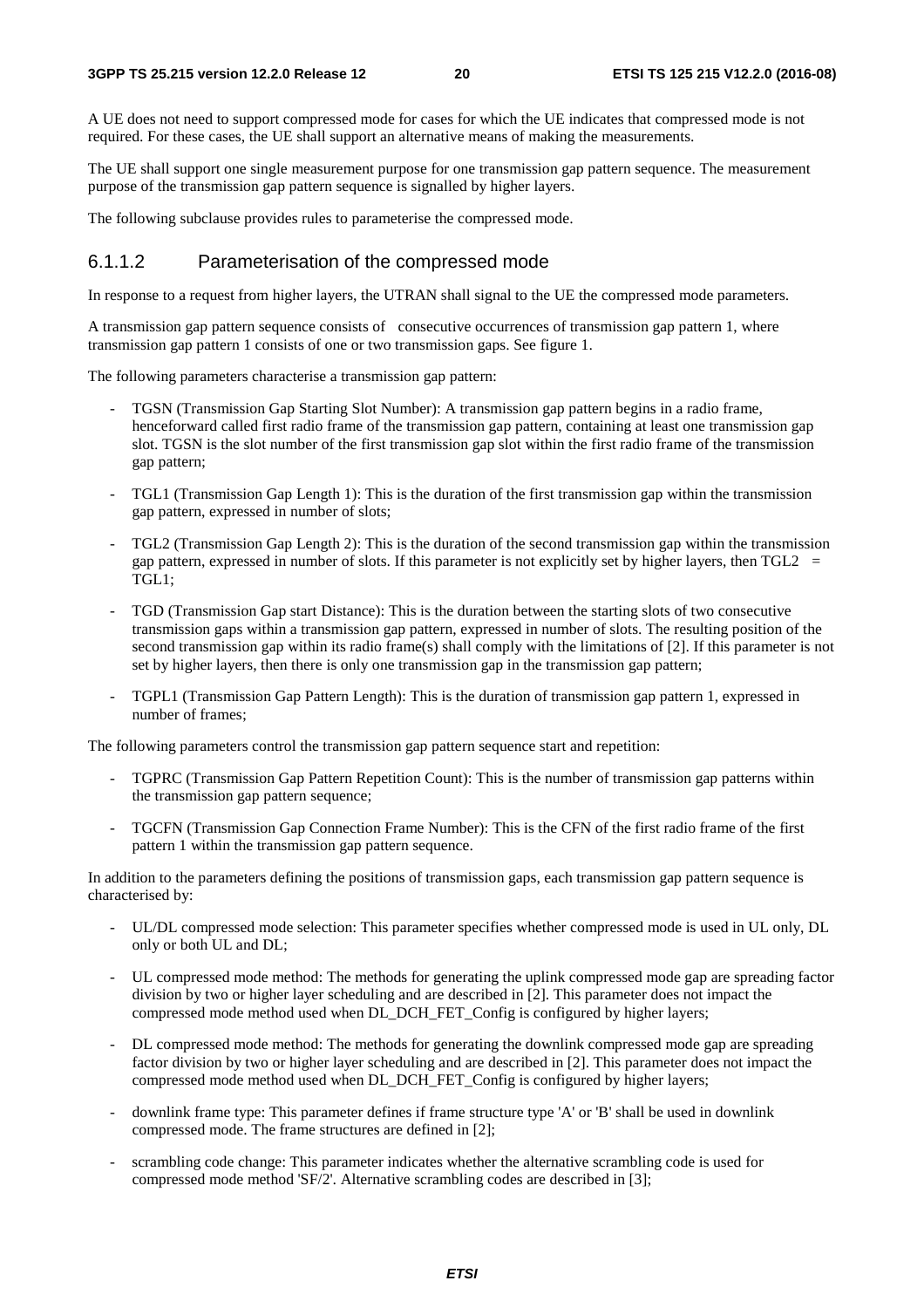- RPP: Recovery Period Power control mode specifies the uplink power control algorithm applied during recovery period after each transmission gap in compressed mode. RPP can take 2 values (0 or 1). The different power control modes are described in [4];
- ITP: Initial Transmit Power mode selects the uplink power control method to calculate the initial transmit power after the gap. ITP can take two values (0 or 1) and is described in [4].

The UE shall support simultaneous compressed mode pattern sequences which can be used for different measurements. The following measurement purposes can be signalled from higher layers:

- FDD
- TDD
- GSM carrier RSSI measurement
- Initial BSIC identification
- BSIC re-confirmation
- E-UTRA.

The UE shall support one compressed mode pattern sequence for each measurement purpose while operating in FDD mode, assuming the UE needs compressed mode to perform the respective measurement. In case the UE supports several of the measurement purposes, it shall support in parallel one compressed mode pattern sequence for each supported measurement purpose where the UE needs compressed mode to perform the measurement. The capability of the UE to operate in compressed mode in uplink and downlink is given from the UE capabilities.

The GSM measurements Initial BSIC identification and BSIC re-confirmation are defined in [20].

Higher layers will ensure that the compressed mode gaps do not overlap and are not scheduled to overlap the same frame. The behaviour when an overlap occurs is described in [11]. UE is not required to support two compressed mode gaps in a frame.

In all cases, higher layers have control of individual UE parameters. Any pattern sequence can be stopped on higher layers' command.

The parameters TGSN, TGL1, TGL2, TGD, TGPL1, TGPRC and TGCFN shall all be integers.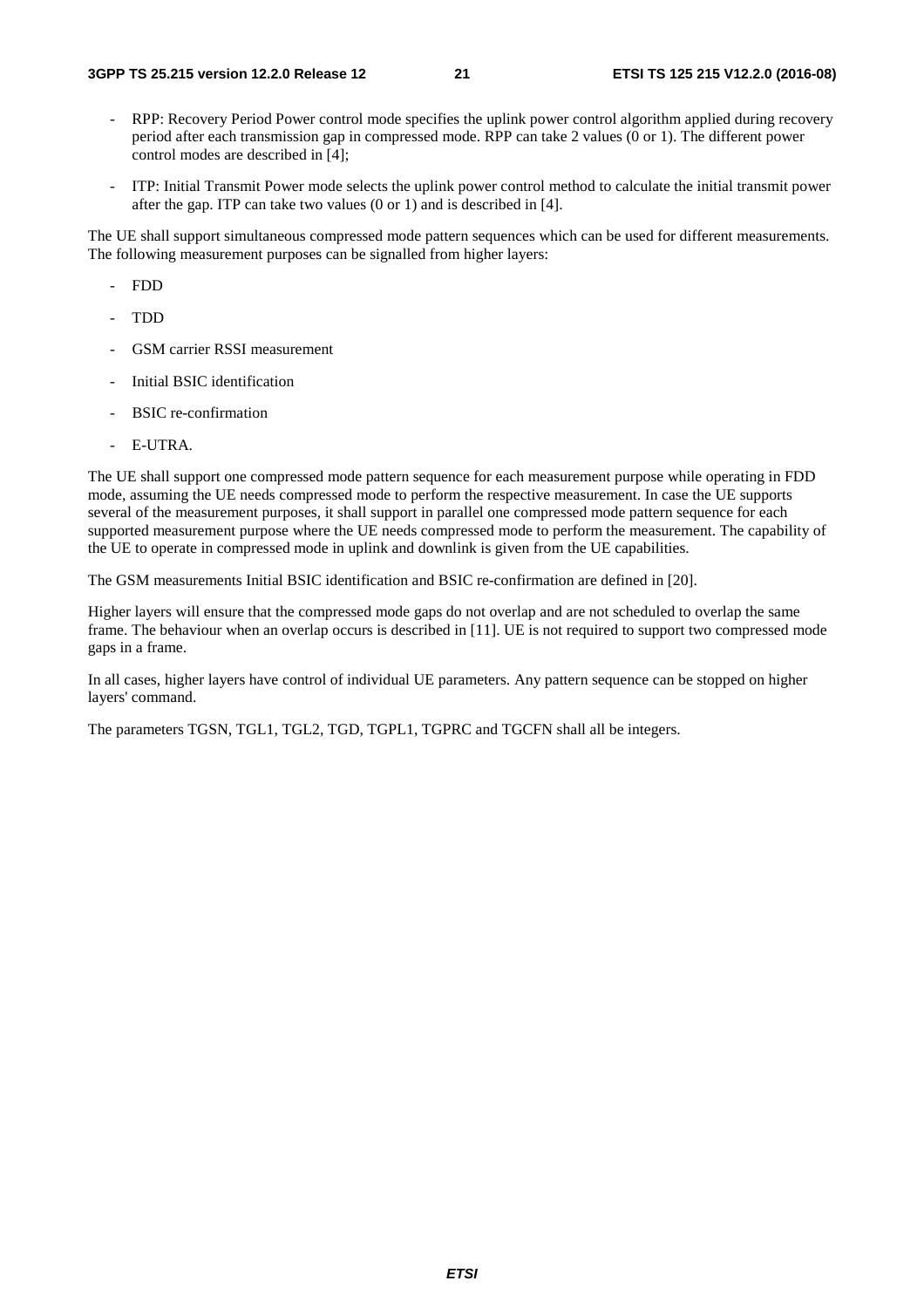

**Figure 1: Illustration of compressed mode pattern parameters**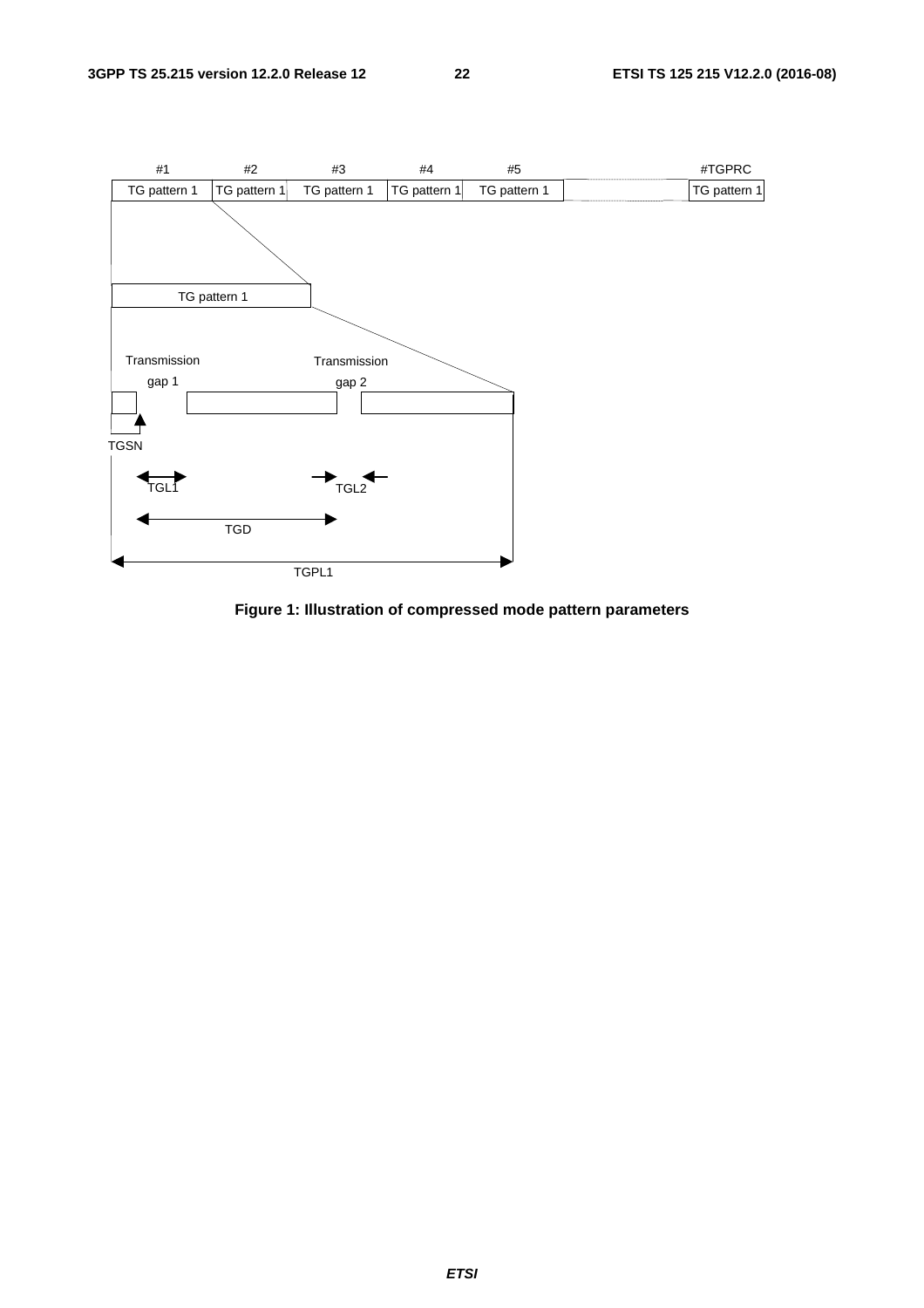### Annex A (informative): Change history

| <b>Change history</b> |                |                    |                |                          |                                                                |        |            |  |
|-----------------------|----------------|--------------------|----------------|--------------------------|----------------------------------------------------------------|--------|------------|--|
| Date                  | TSG#           | TSG Doc.           | СR             | Rev                      | Subject/Comment                                                | Old    | <b>New</b> |  |
| 14/01/00              | <b>RAN_05</b>  | RP-99590           | $\sim$         |                          | Approved at TSG RAN #5 and placed under Change Control         | $\sim$ | 3.0.0      |  |
| 14/01/00              | <b>RAN_06</b>  | RP-99688           | 001            | 3                        | Clarifications for compressed mode parameters                  | 3.0.0  | 3.1.0      |  |
| 14/01/00              | <b>RAN 06</b>  | RP-99689           | 002            | $\blacksquare$           | Definition of PCCPCH RSCP                                      | 3.0.0  | 3.1.0      |  |
| 14/01/00              | <b>RAN_06</b>  | RP-99689           | 003            | $\blacksquare$           | Definition of observed time difference to GSM cell             | 3.0.0  | 3.1.0      |  |
| 14/01/00              | <b>RAN_06</b>  | RP-99688           | 004            | $\blacksquare$           | Measurements are done on Primary CPICH                         | 3.0.0  | 3.1.0      |  |
| 14/01/00              | <b>RAN 06</b>  | RP-99689           | 005            | 1                        | Physical channel BER on DPCCH                                  | 3.0.0  | 3.1.0      |  |
| 14/01/00              | <b>RAN_06</b>  | RP-99688           | 006            | $\blacksquare$           | Definition of SIR measurement                                  | 3.0.0  | 3.1.0      |  |
| 14/01/00              | <b>RAN 06</b>  | RP-99689           | 007            | $\overline{2}$           | Ranges and resolution of timing measurements                   | 3.0.0  | 3.1.0      |  |
| 14/01/00              | <b>RAN 06</b>  | RP-99688           | 009            | 2                        | Range and resolution for RF related measurements               | 3.0.0  | 3.1.0      |  |
| 14/01/00              | <b>RAN_06</b>  | RP-99689           | 010            | 2                        | New subclauses: 5.1.15 - UE GPS Timing of Cell Frames for      | 3.0.0  | 3.1.0      |  |
|                       |                |                    |                |                          | LCS; 5.2.8 UTRAN GPS Timing of Cell Frames for LCS             |        |            |  |
| 14/01/00              | <b>RAN_06</b>  | RP-99688           | 011            | $\blacksquare$           | Removal of Annex A from TS 25.215                              | 3.0.0  | 3.1.0      |  |
| 14/01/00              | <b>RAN 06</b>  | RP-99688           | 013            | $\blacksquare$           | Definition of Transmitted code power                           | 3.0.0  | 3.1.0      |  |
| 14/01/00              | <b>RAN 06</b>  | RP-99688           | 014            | 2                        | Range and resolution of BLER measurements                      | 3.0.0  | 3.1.0      |  |
| 14/01/00              | <b>RAN_06</b>  | RP-99688           | 015            | 2                        | Range and resolution of BER measurements                       | 3.0.0  | 3.1.0      |  |
| 14/01/00              | <b>RAN 06</b>  | RP-99688           | 020            |                          | Correction of SFN-SFN observed time difference                 | 3.0.0  | 3.1.0      |  |
| 14/01/00              | <b>RAN 06</b>  | RP-99688           | 021            | 1                        | CFN-SFN measurement with compressed mode                       | 3.0.0  | 3.1.0      |  |
| 14/01/00              | $\blacksquare$ | $\blacksquare$     | $\blacksquare$ |                          | Change history was added by the editor                         | 3.1.0  | 3.1.1      |  |
| 31/03/00              | <b>RAN_07</b>  | RP-000066          | 024            | 1                        | Definition of Transmitted carrier power                        | 3.1.1  | 3.2.0      |  |
| 31/03/00              | <b>RAN_07</b>  | RP-000066          | 025            |                          | Clarification of Observed time difference to GSM cell          | 3.1.1  | 3.2.0      |  |
| 31/03/00              | <b>RAN_07</b>  | RP-000066          | 027            | $\blacksquare$           | Naming of BER/BLER mapping                                     | 3.1.1  | 3.2.0      |  |
| 31/03/00              | <b>RAN 07</b>  | RP-000066          | 028            | $\blacksquare$           | Minor corrections in TS 25.215                                 | 3.1.1  | 3.2.0      |  |
| 31/03/00              |                | RP-000066          |                |                          |                                                                | 3.1.1  |            |  |
|                       | <b>RAN 07</b>  |                    | 029            | $\blacksquare$           | Re-definition of timing measurements                           |        | 3.2.0      |  |
| 31/03/00              | <b>RAN_07</b>  | RP-000066          | 030            | 2                        | Mapping of timing measurements                                 | 3.1.1  | 3.2.0      |  |
| 31/03/00              | <b>RAN_07</b>  | RP-000066          | 031            | $\blacksquare$           | Removal of note in Round trip time measurement                 | 3.1.1  | 3.2.0      |  |
| 31/03/00              | <b>RAN 07</b>  | RP-000066          | 033            | $\blacksquare$           | Removal of fixed gap position in 25.215                        | 3.1.1  | 3.2.0      |  |
| 31/03/00              | <b>RAN_07</b>  | RP-000066          | 036            | 4                        | Corrections to 25.215 compressed mode parameter list           | 3.1.1  | 3.2.0      |  |
| 31/03/00              | <b>RAN 07</b>  | RP-000066          | 037            | 3                        | Definition and range of physical channel BER                   | 3.1.1  | 3.2.0      |  |
| 31/03/00              | <b>RAN 07</b>  | RP-000066          | 040            | L,                       | Clarification of CPICH measurements in Tx diversity            | 3.1.1  | 3.2.0      |  |
| 31/03/00              | <b>RAN_07</b>  | RP-000066          | 042            | 1                        | <b>UTRAN RSSI measurement</b>                                  | 3.1.1  | 3.2.0      |  |
| 31/03/00              | <b>RAN 07</b>  | RP-000066          | 043            | $\mathbf{1}$             | <b>UTRAN Propagation delay</b>                                 | 3.1.1  | 3.2.0      |  |
| 31/03/00              | <b>RAN_07</b>  | RP-000066          | 044            | 2                        | Correction to subclauses: 5.1.15 UE GPS Timing of Cell Frames  | 3.1.1  | 3.2.0      |  |
|                       |                |                    |                |                          | for LCS; 5.2.8 UTRAN GPS Timing of Cell Frames for LCS,        |        |            |  |
|                       |                |                    |                |                          | including timing mapping                                       |        |            |  |
| 31/03/00              | <b>RAN_07</b>  | RP-000066          | 047            | $\blacksquare$           | Removal of RSCP measurement                                    | 3.1.1  | 3.2.0      |  |
| 31/03/00              | <b>RAN 07</b>  | RP-000066          | 048            | $\overline{\phantom{a}}$ | UE BER measurement removal and clarification for use of uplink | 3.1.1  | 3.2.0      |  |
|                       |                |                    |                |                          | compressed mode                                                |        |            |  |
| 26/06/00              | <b>RAN 08</b>  | RP-000270          | 049            | 1                        | Propagation delay for PCPCH                                    | 3.2.0  | 3.3.0      |  |
| 26/06/00              | <b>RAN_08</b>  | RP-000270          | 050            | $\mathbf{1}$             | Maximum number of simultaneous compressed mode pattern         | 3.2.0  | 3.3.0      |  |
|                       |                |                    |                |                          | sequences                                                      |        |            |  |
| 26/06/00              | <b>RAN_08</b>  | RP-000270          | 051            | 1                        | Clarification of Physical channel BER                          | 3.2.0  | 3.3.0      |  |
| 26/06/00              | <b>RAN 08</b>  | RP-000270          | 052            | $\blacksquare$           | Clarification of transmitted code power                        | 3.2.0  | 3.3.0      |  |
| 26/06/00              |                | RAN 08 RP-000270   | 053            | $\blacksquare$           | Editorial correction in TS 25.215                              | 3.2.0  | 3.3.0      |  |
| 26/06/00              |                | RAN_08 RP-000270   | 055            |                          | Proposed CR for Measurements of RACH in FDD                    | 3.2.0  | 3.3.0      |  |
| 26/06/00              |                | RAN_08 RP-000270   | 056            |                          | Proposed CR for Measurements of CPCH in FDD                    | 3.2.0  | 3.3.0      |  |
| 26/06/00              |                | RAN_08   RP-000270 | 057            |                          | Transfer of information from TS 25.212 table 9 to TS 25.215    | 3.2.0  | 3.3.0      |  |
| 26/06/00              |                | RAN_08 RP-000270   | 058            | $\blacksquare$           | Correction to CM parameter list                                | 3.2.0  | 3.3.0      |  |
| 26/06/00              | <b>RAN_08</b>  | RP-000270          | 062            | $\blacksquare$           | Clarification of radio link measurements in compressed mode    | 3.2.0  | 3.3.0      |  |
| 26/06/00              | <b>RAN_08</b>  | RP-000270          | 063            |                          | Clarification of the Transmitted code power measurement in Tx  | 3.2.0  | 3.3.0      |  |
|                       |                |                    |                |                          | diversity                                                      |        |            |  |
| 26/06/00              | <b>RAN_08</b>  | RP-000270          | 064            | 1                        | Removal of Range/mapping                                       | 3.2.0  | 3.3.0      |  |
| 26/06/00              |                | RAN_08 RP-000270   | 066            | $\blacksquare$           | Removal of UTRAN TrCH BLER measurement                         | 3.2.0  | 3.3.0      |  |
| 23/09/00              | RAN_09         | RP-000343          | 067            | $\blacksquare$           | Insertion of UTRAN SIRerro measurement in 25.215               | 3.3.0  | 3.4.0      |  |
| 23/09/00              | RAN_09         | RP-000343          | 068            | $\blacksquare$           | Reporting of UTRAN Transmitted carrier power                   | 3.3.0  | 3.4.0      |  |
| 23/09/00              | <b>RAN_09</b>  | RP-000343          | 070            | $\blacksquare$           | Clarification of UTRAN SIR measurement                         | 3.3.0  | 3.4.0      |  |
| 23/09/00              | <b>RAN_09</b>  | RP-000343          | 071            | $\blacksquare$           | Clarification of first significant path                        | 3.3.0  | 3.4.0      |  |
| 23/09/00              |                | RAN_09 RP-000343   | 072            | $\blacksquare$           | Clarification of radio link set as the measured object         | 3.3.0  | 3.4.0      |  |
| 15/12/00              |                | RAN_10   RP-000541 | 069            | 3                        | Support of parallel compressed mode patterns                   | 3.4.0  | 3.5.0      |  |
| 15/12/00              |                | RAN_10   RP-000541 | 074            | 1                        | Clarification of SIRerror measurement during compressed mode   | 3.4.0  | 3.5.0      |  |
| 15/12/00              |                | RAN_10   RP-000541 | 075            | 2                        | Definition of UTRAN RSSI                                       | 3.4.0  | 3.5.0      |  |
|                       |                |                    |                |                          |                                                                |        |            |  |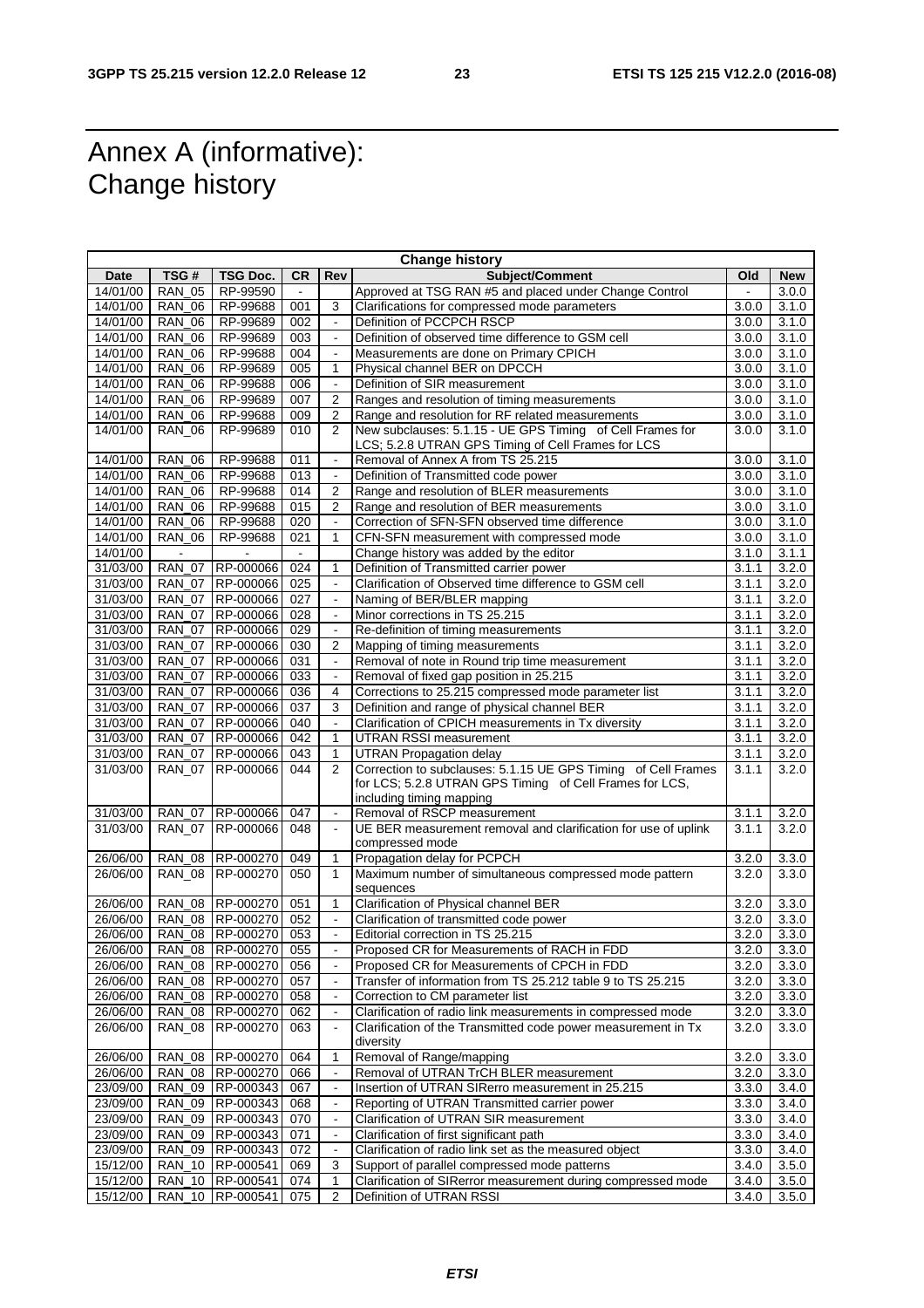| <b>Change history</b> |                                |                  |                |                                  |                                                                                                                                                          |                |                |  |
|-----------------------|--------------------------------|------------------|----------------|----------------------------------|----------------------------------------------------------------------------------------------------------------------------------------------------------|----------------|----------------|--|
| Date                  | TSG#                           | <b>TSG Doc.</b>  | <b>CR</b>      | Rev                              | Subject/Comment                                                                                                                                          | Old            | <b>New</b>     |  |
| 15/12/00              | <b>RAN 10</b>                  | RP-000541        | 076            | 1                                | Clarification of GPS timing measurements                                                                                                                 | 3.4.0          | 3.5.0          |  |
| 15/12/00              |                                | RAN_10 RP-000541 | 077            | $\overline{2}$                   | Clarification of reference point for UE/UTRAN measurements                                                                                               | 3.4.0          | 3.5.0          |  |
| 15/12/00              | <b>RAN 10</b>                  | RP-000541        | 078            | 1                                | Correction to measurement "Rx-Tx time difference"                                                                                                        | 3.4.0<br>3.4.0 | 3.5.0          |  |
| 15/12/00              | <b>RAN_10</b>                  | RP-000541        | 080<br>$\sim$  | $\mathbf{1}$                     | Clarifications to compressed mode usage<br>Approved as Release 4 specification (v4.0.0) at TSG RAN #11                                                   |                | 3.5.0          |  |
| 16/03/01<br>16/03/01  | <b>RAN_11</b><br><b>RAN 11</b> | RP-010061        | 079            | $\blacksquare$<br>$\overline{2}$ | Correction of the observed time difference to GSM measurement                                                                                            | 3.5.0<br>3.5.0 | 4.0.0<br>3.6.0 |  |
| 16/03/01              | <b>RAN 11</b>                  | RP-010061        | 081            |                                  | Removal of UE SIR measurement                                                                                                                            | 3.5.0          | 3.6.0          |  |
| 16/03/01              | <b>RAN_11</b>                  | RP-010061        | 082            | 1                                | Correction of GSM reference                                                                                                                              | 3.5.0          | 3.6.0          |  |
| 16/03/01              | <b>RAN 11</b>                  | RP-010061        | 083            |                                  | Correction of GPS Timing measurement                                                                                                                     | 3.5.0          | 3.6.0          |  |
| 16/03/01              | <b>RAN 11</b>                  | RP-010061        | 086            | $\blacksquare$                   | Correction on transport channel BLER                                                                                                                     | 3.5.0          | 3.6.0          |  |
| 16/03/01              | <b>RAN_11</b>                  | RP-010072        | 085            | $\blacksquare$                   | RTD measurement in UTRAN for FDD                                                                                                                         | 3.5.0          | 4.0.0          |  |
| 15/06/01              |                                | RAN 12 RP-010335 | 088            | $\blacksquare$                   | Renaming of LCS measurements                                                                                                                             | 4.0.0          | 4.1.0          |  |
| 15/06/01              | RAN<br>12                      | RP-010456        | 090            | $\overline{2}$                   | Correction the TrCH BLER measurement                                                                                                                     | 4.0.0          | 4.1.0          |  |
| 21/09/01              | <b>RAN_13</b>                  | RP-010521        | 096            | $\blacksquare$                   | Removal of the BLER measurement of the BCH                                                                                                               | 4.1.0          | 4.2.0          |  |
| 14/12/01              | <b>RAN</b>                     | _14 RP-010740    | 098            | $\blacksquare$                   | Clarification of internal measurements                                                                                                                   | 4.2.0          | 4.3.0          |  |
| 14/12/01              |                                | RAN_14 RP-010740 | 103            | $\blacksquare$                   | Clarification of P-CCPCH RSCP in 25.215                                                                                                                  | 4.2.0          | 4.3.0          |  |
| 14/12/01              | <b>RAN_14</b>                  | RP-010740        | 105            | $\blacksquare$                   | Revised definitions of CPICH Ec/No and UTRA carrier RSSI                                                                                                 | 4.2.0          | 4.3.0          |  |
| 14/12/01              |                                | RAN_14 RP-010745 | 099            | $\overline{2}$                   | UE GPS code phase measurement                                                                                                                            | 4.2.0          | 4.3.0          |  |
| 14/12/01              |                                | RAN 14 RP-010745 | 106            | 1                                | UTRAN SFN-SFN observed time difference measurement                                                                                                       | 4.2.0          | 4.3.0          |  |
| 08/03/02              |                                | RAN_15 RP-020245 | 114            | 3                                | Clarification of UE measurements Applicability                                                                                                           | 4.3.0          | 4.4.0          |  |
| 08/03/02              | <b>RAN_15</b>                  | RP-020048        | 116            | $\blacksquare$                   | Correction to the definition of UTRAN GPS timing of cell frames for<br>UE positioning                                                                    | 4.3.0          | 4.4.0          |  |
| 08/03/02              | <b>RAN_15</b>                  | RP-020048        | 117            | $\blacksquare$                   | Correction to the definition of UE GPS timing of cell frames for UE                                                                                      | 4.3.0          | 4.4.0          |  |
|                       |                                |                  |                |                                  | positioning                                                                                                                                              |                |                |  |
| 08/03/02              | <b>RAN 15</b>                  | RP-020231        | 111            | 1                                | Removal of channel coding option 'no coding' for FDD                                                                                                     | 4.3.0          | 4.4.0          |  |
| 08/03/02              | <b>RAN_15</b>                  |                  | $\blacksquare$ | $\blacksquare$                   | Raised up to v5.0.0 together with other specs.                                                                                                           | 4.4.0          | 5.0.0          |  |
| 18/09/02              | <b>RAN 17</b>                  | RP-020530        | 119            | 4                                | Transmitted carrier power measurement correction                                                                                                         | 5.0.0          | 5.1.0          |  |
| 18/09/02              | <b>RAN_17</b>                  | RP-020575        | 121            | $\blacksquare$                   | Measurements for observed time difference to GSM cell                                                                                                    | 5.0.0          | 5.1.0          |  |
| 18/09/02              | <b>RAN 17</b>                  | RP-020575        | 130            | $\blacksquare$                   | Compressed mode limitation                                                                                                                               | 5.0.0          | 5.1.0          |  |
| 18/09/02              | <b>RAN 17</b>                  | RP-020558        | 128            | $\blacksquare$                   | Correction of UE SFN-SFN type 1 measurement                                                                                                              | 5.0.0          | 5.1.0          |  |
| 21/12/02              | <b>RAN_18</b>                  | RP-020842        | 131            | 1                                | Received Total Wide Band Power Measurement Definition                                                                                                    | 5.1.0          | 5.2.0          |  |
| 26/03/03              | <b>RAN 19</b>                  | RP-030017        | 133            | 3                                | Correction of UTRAN SIR measurement definition                                                                                                           | 5.2.0          | 5.3.0          |  |
| 26/03/03              | <b>RAN 19</b>                  | RP-030081        | 134            | 1                                | Non-HSDPA power measurement                                                                                                                              | 5.2.0          | 5.3.0          |  |
| 23/06/03              | <b>RAN_20</b>                  | RP-030270        | 142            | $\overline{\phantom{a}}$         | Correction of transmitted carrier power definition in case of Tx                                                                                         | 5.3.0          | 5.4.0          |  |
| 23/06/03              | <b>RAN 20</b>                  | RP-030274        | 143            | $\blacksquare$                   | diversity<br>Correction of transmitted carrier power of all codes not used for<br>HS-PDSCH or HS-SCCH transmission definition in case of Tx<br>diversity | 5.3.0          | 5.4.0          |  |
| 22/09/03              | <b>RAN_21</b>                  | RP-030452        | 144            | 1                                | Beamforming Enhancement related measurements                                                                                                             | 5.4.0          | 5.5.0          |  |
| 07/01/04              | <b>RAN 22</b>                  |                  |                |                                  | Approved to promote to a Release 6 TS and created for M.1457                                                                                             | 5.5.0          | 6.0.0          |  |
|                       |                                |                  |                |                                  | update                                                                                                                                                   |                |                |  |
| 07/01/04              | <b>RAN 22</b>                  | RP-030726        | 145            | $\overline{2}$                   | Beamforming Enhancement related measurements                                                                                                             | 5.5.0          | 6.0.0          |  |
| 13/12/04              |                                | RAN 26 RP-040449 | 149            | 1                                | Introduction of E-DCH                                                                                                                                    | 6.0.0          | 6.1.0          |  |
| 14/03/05              | <b>RAN_27</b>                  | RP-050050        | 147            |                                  | Introduction of "DL Transmission Branch Load" measurement                                                                                                | 6.1.0          | 6.2.0          |  |
| 14/03/05              | <b>RAN_27</b>                  | RP-050038        | 153            | 1                                | Removal of TGPL2                                                                                                                                         | 6.1.0          | 6.2.0          |  |
| 14/03/05              | <b>RAN_27</b>                  | RP-050092        | 154            |                                  | Clarification of the cell on SFN-SFN observed time difference                                                                                            | 6.1.0          | 6.2.0          |  |
| 14/03/05              | <b>RAN_27</b>                  | RP-050088        | 155            |                                  | Introduction of F-DPCH without pilot field                                                                                                               | 6.1.0          | 6.2.0          |  |
| 16/06/05              | <b>RAN_28</b>                  | RP-050250        | 161            |                                  | Feature Clean Up: Removal of 'CPCH'                                                                                                                      | 6.2.0          | 6.3.0          |  |
| 16/06/05              | <b>RAN_28</b>                  | RP-050245        | 163            | $\blacksquare$                   | Feature Clean Up: Removal of observed time difference to GSM<br>cell measurement                                                                         | 6.2.0          | 6.3.0          |  |
| 16/06/05              | <b>RAN_28</b>                  | RP-050249        | 165            | $\blacksquare$                   | Feature clean up: Removal of the 'compressed mode by<br>puncturing'                                                                                      | 6.2.0          | 6.3.0          |  |
| 26/09/05              | <b>RAN_29</b>                  | RP-050453 0166   |                | 1                                | UE power headroom measurement                                                                                                                            | 6.3.0          | 6.4.0          |  |
| 26/09/05              | <b>RAN 29</b>                  | RP-050440 0167   |                |                                  | Non-HS power measurement                                                                                                                                 | 6.3.0          | 6.4.0          |  |
| 20/03/06              | <b>RAN_31</b>                  | $\blacksquare$   |                | $\blacksquare$                   | Creation of Release 7 specification (v.7.0.0) at RAN#31                                                                                                  | 6.4.0          | 7.0.0          |  |
| 29/09/06              | <b>RAN_33</b>                  | RP-060495 0170   |                | 3                                | Introduction of a Node B measurement for E-DCH RRM                                                                                                       | 7.0.0          | 7.1.0          |  |
| 30/05/07              | <b>RAN_36</b>                  | RP-070391 0172   |                | 5                                | Clarification of UE measurement definitions for RX diversity                                                                                             | 7.1.0          | 7.2.0          |  |
| 11/09/07              | <b>RAN_37</b>                  | RP-070648        | 0176           | 1                                | Adding GANSS related measurements in the FDD physical layer<br>measurements                                                                              | 7.2.0          | 7.3.0          |  |
| 27/11/07              | <b>RAN_38</b>                  | RP-070946        | 0177           |                                  | Clarification of UE measurement definitions for RX diversity                                                                                             | 7.3.0          | 7.4.0          |  |
| 04/03/08              | <b>RAN_39</b>                  |                  |                |                                  | Release 8 version further to RAN_39 decision                                                                                                             | 7.4.0          | 8.0.0          |  |
| 28/05/08              | <b>RAN_40</b>                  | RP-080436        | 188            | $\blacksquare$                   | E-UTRA measurements for UTRA - E-UTRA interworking                                                                                                       | 8.0.0          | 8.1.0          |  |
| 09/09/08              | <b>RAN_41</b>                  | RP-080672        | 189            |                                  | UPH measurement support for Enhanced Uplink for CELL_FACH<br>state                                                                                       | 8.1.0          | 8.2.0          |  |
| 09/09/08              | <b>RAN_41</b>                  | RP-080666        | 190            | $\blacksquare$                   | Modification of RSRQ and removal of RSSI                                                                                                                 | 8.1.0          | 8.2.0          |  |
| 09/09/08              | <b>RAN_41</b>                  | RP-080666        | 192            | $\blacksquare$                   | Modification of RSRP definition                                                                                                                          | 8.1.0          | 8.2.0          |  |
| 03/03/09              | <b>RAN_43</b>                  | RP-090232        | 194            | 1                                | RSRP and RSRQ Measurement Definitions                                                                                                                    | 8.2.0          | 8.3.0          |  |
| 15/09/09              | <b>RAN_45</b>                  | RP-090888        | 195            | 1                                | Clarification on reference point of RSRP and RSRQ for EUTRA                                                                                              | 8.3.0          | 8.4.0          |  |
| 18/09/09              | <b>RAN_45</b>                  |                  |                |                                  | Release 9 created further to RAN_45 decision                                                                                                             | 8.4.0          | 9.0.0          |  |
| 01/12/09              | <b>RAN 46</b>                  | RP-091170        | 196            | 2                                | Introduction of DC-HSUPA                                                                                                                                 | 9.0.0          | 9.1.0          |  |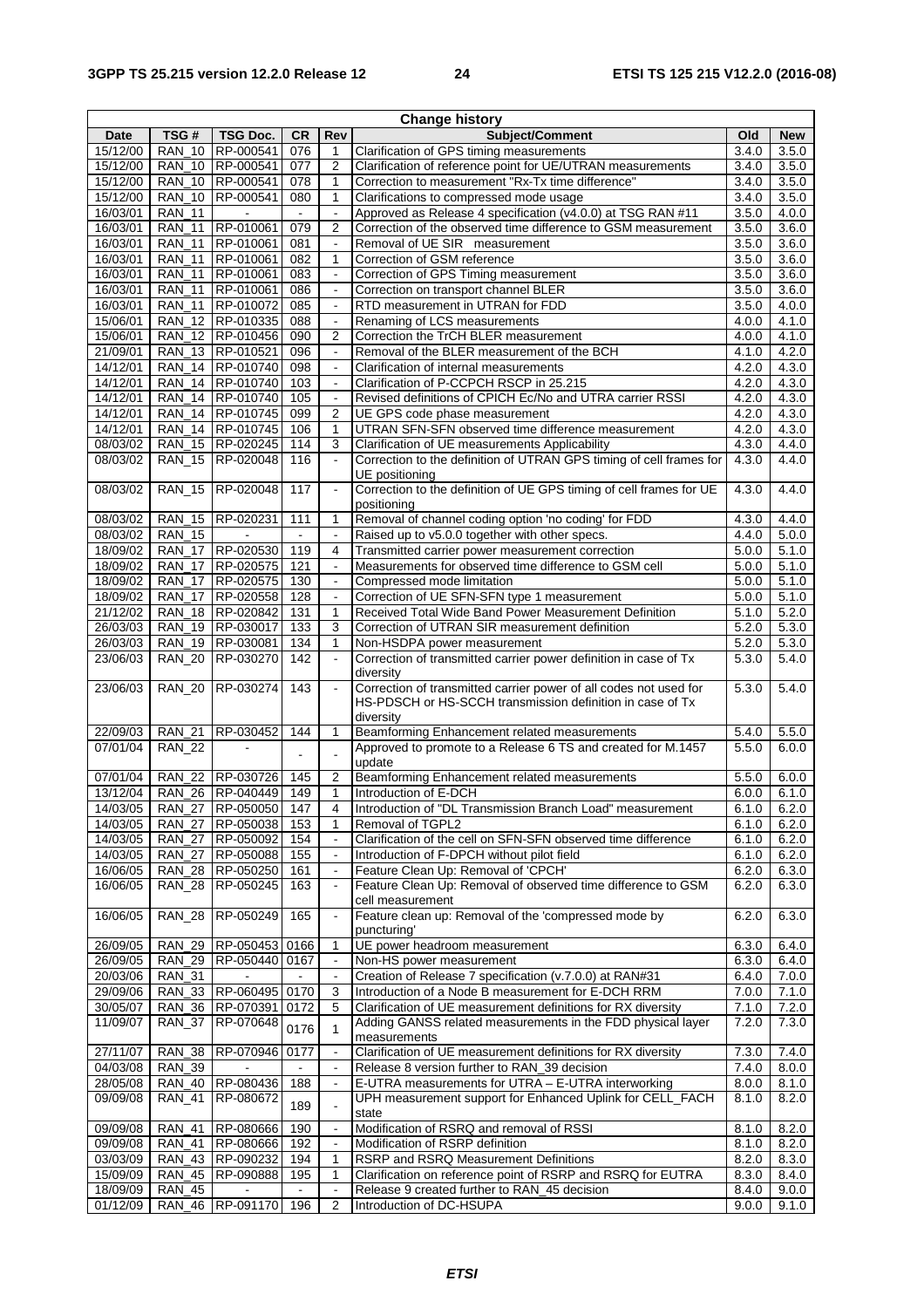|             | <b>Change history</b> |                  |           |                |                                                                       |        |                   |  |  |
|-------------|-----------------------|------------------|-----------|----------------|-----------------------------------------------------------------------|--------|-------------------|--|--|
| <b>Date</b> | TSG #                 | TSG Doc.         | <b>CR</b> | <b>Rev</b>     | <b>Subject/Comment</b>                                                | Old    | <b>New</b>        |  |  |
| 16/03/10    | <b>RAN 47</b>         | RP-100205        | 197       |                | Modification of RSRQ definition                                       | 9.1.0  | 9.2.0             |  |  |
| 21/03/11    | SP 51                 |                  |           | ۰              | Release 10 created further to SP 51 decision                          | 9.2.0  | 10.0.0            |  |  |
| 05/12/11    | <b>RAN 54</b>         | RP-111672        | 199       | $\overline{a}$ | Introduction of Uplink Closed Loop Transmit Diversity for HSPA        | 10.0.0 | 11.0.0            |  |  |
| 10/09/14    | <b>RAN 65</b>         | RP-141480        | 201       |                | Introduction of DCH Enhancements                                      | 11.0.0 | 12.0.0            |  |  |
| 10/09/14    |                       | RAN 65 RP-141484 | 202       | 2              | Inclusion of definition of WLAN Beacon RSSI in UMTS<br>specifications | 11.0.0 | 12.0.0            |  |  |
| 09/03/15    | <b>RAN 67</b>         | RP-150361        | 200       |                | <b>INew E-UTRA RSRQ measurement definition</b>                        |        | $12.0.0$   12.1.0 |  |  |

| <b>Change history</b> |                |                       |           |  |  |                                                                                                         |                              |
|-----------------------|----------------|-----------------------|-----------|--|--|---------------------------------------------------------------------------------------------------------|------------------------------|
| <b>Date</b>           | <b>Meeting</b> | <b>TDoc</b>           | <b>CR</b> |  |  | <b>Rev Cat Subject/Comment</b>                                                                          | <b>New</b><br><b>version</b> |
| 2016-06               |                | RAN#72 RP-161144 0205 |           |  |  | Clarification on measuring the transmitted code power for the<br>downlink DPCH slot formats #17 and #18 | 12.2.0                       |